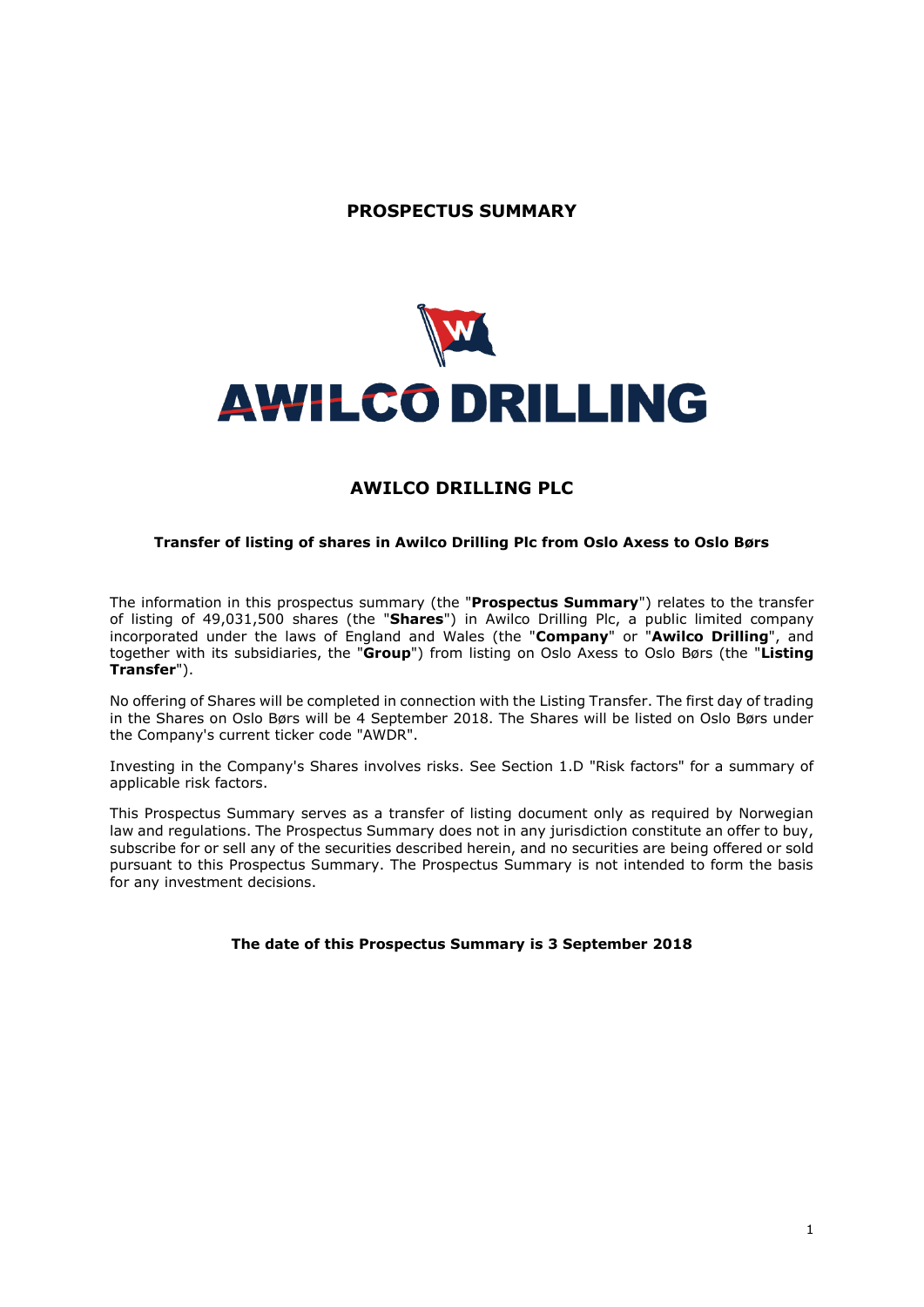## **1. SUMMARY**

Summaries are made up of disclosure requirements known as "Elements". These Elements are numbered in Sections A- D (A.1 - D.3) below. This summary contains all the Elements required to be included in a summary for this type of securities and the issuer. Because some Elements are not required to be addressed, there may be gaps in the numbering sequence of the Elements. Even though an Element may be required to be inserted in the summary because of the type of securities and issuer, it is possible that no relevant information can be given regarding the Element. In this case a short description of the Element is included in the summary with the mention of "not applicable".

### *Section A – Introduction and warnings*

| A.1 | <b>Introduction and</b><br>warnings | The information contained in this Prospectus Summary<br>relates to the transfer of listing from Oslo Axess to Oslo<br>Børs of 49,031,500 Shares in Awilco Drilling Plc with a<br>nominal value of GBP 0.0065 per Share, together being<br>all the currently issued and outstanding Shares in the<br>Company.                                                                                                                                                                                                                                                                                                                                                                          |
|-----|-------------------------------------|---------------------------------------------------------------------------------------------------------------------------------------------------------------------------------------------------------------------------------------------------------------------------------------------------------------------------------------------------------------------------------------------------------------------------------------------------------------------------------------------------------------------------------------------------------------------------------------------------------------------------------------------------------------------------------------|
|     |                                     | The Company applied for transfer of listing of its Shares<br>from Oslo Axess to Oslo Børs on 1 August 2018. The<br>background for the Listing Transfer is to enable better<br>liquidity in and increased interest for the Company's<br>Shares.                                                                                                                                                                                                                                                                                                                                                                                                                                        |
|     |                                     | The Company's Listing Application was approved by the<br>Board of Directors of Oslo Børs ASA in its meeting on 29<br>August 2018. The first day of trading in the Shares on<br>Oslo Børs will be 4 September 2018. The Shares will be<br>listed on Oslo Børs under the Company's current ticker<br>code "AWDR".                                                                                                                                                                                                                                                                                                                                                                       |
|     |                                     | This Prospectus Summary has been prepared solely for<br>use in connection with the Listing Transfer. Please see<br>Section 3 "Definitions and glossary" for definitions of<br>terms used in this Prospectus Summary.                                                                                                                                                                                                                                                                                                                                                                                                                                                                  |
|     |                                     | The Prospectus Summary has been prepared to comply<br>with the Norwegian Securities Trading Act of June 29,<br>2007 No. 75 (the "Securities Trading Act") section 7-5,<br>subsection 1 no. 11, cf. the Norwegian Securities<br>Trading Regulation as of 29 June 2007 no. 876 (the<br>"Securities Trading Regulation") section 7-2 and related<br>legislation, including the<br>secondary<br>Commission<br>Regulation (EC) No. 809/2004 implementing Directive<br>2003/71/EC of the European Parliament and of the<br>Council of 4 November 2003 regarding information<br>contained in prospectuses, as amended. The Prospectus<br>Summary has been prepared in English language only. |
|     |                                     | This Prospectus Summary is not a prospectus and has<br>not been reviewed and approved by the Financial<br>Supervisory Authority of Norway pursuant to section 7-<br>7 of the Securities Trading Act. This Prospectus<br>Summary has only been subject to a limited review by<br>Oslo Børs. The most recent prospectus prepared by the<br>Company is dated 7 June 2018 and is available on the<br>Company's<br>website<br>http://awilcodrilling.com/4112-<br>Prospectus. Financial information published by the                                                                                                                                                                        |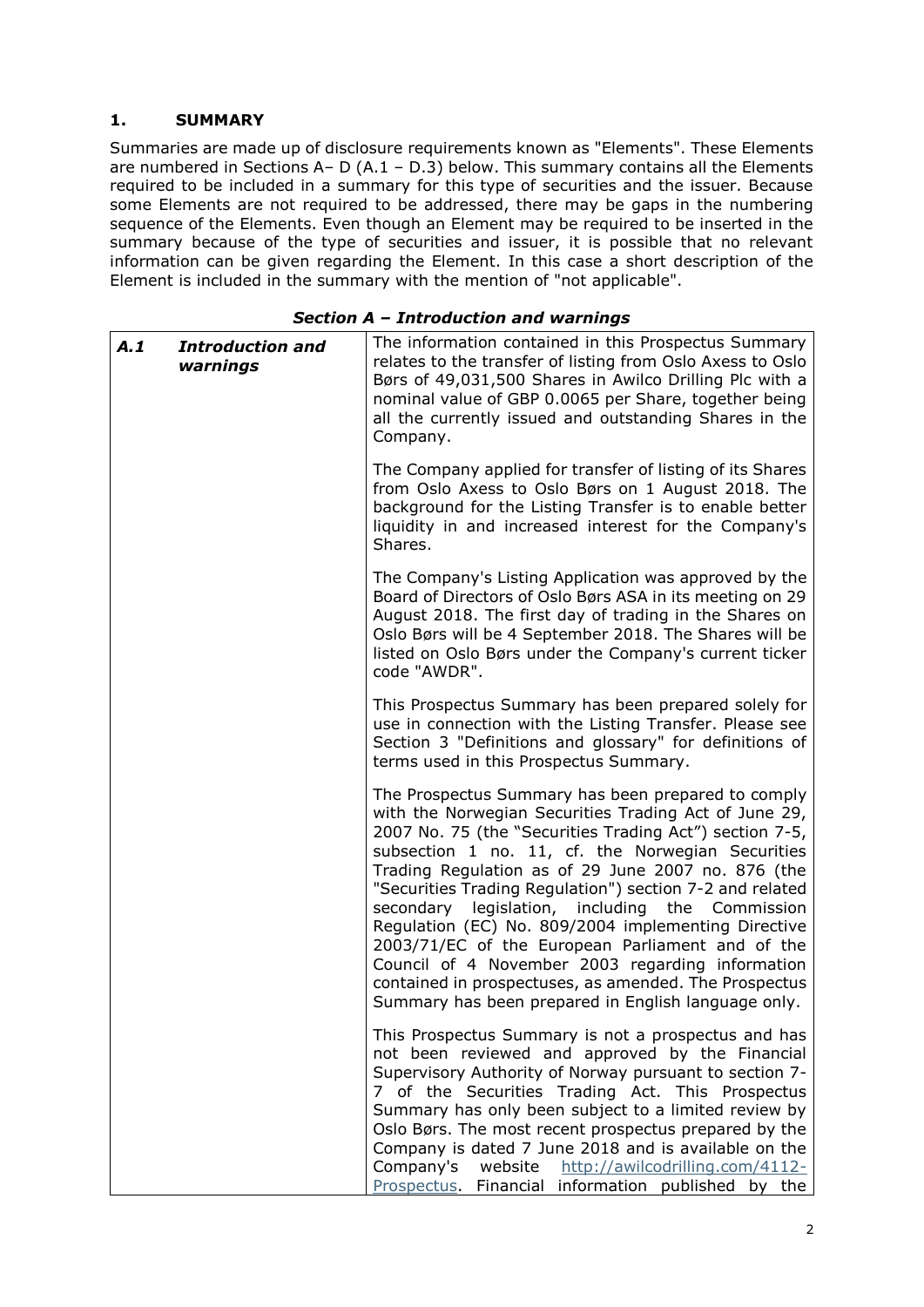|                                                                                                    | Company in accordance with the continuing obligations<br>for companies listed on Oslo Axess may be found on the<br>Company's website<br>http://awilcodrilling.com/1677-Financial-Reports.<br>Neither the Company nor any of its affiliates,<br>representatives, advisers or selling agents, are making<br>any representation to any subscriber or purchaser of the<br>Shares regarding the legality or suitability of an<br>investment in the Shares. Each investor should consult<br>with his or her own advisers as to the legal, tax,<br>business, financial and related aspects of a subscription<br>or purchase of the Shares. |
|----------------------------------------------------------------------------------------------------|-------------------------------------------------------------------------------------------------------------------------------------------------------------------------------------------------------------------------------------------------------------------------------------------------------------------------------------------------------------------------------------------------------------------------------------------------------------------------------------------------------------------------------------------------------------------------------------------------------------------------------------|
|                                                                                                    | This Prospectus Summary serves as a listing document<br>as required by applicable laws and regulations only. The<br>Prospectus Summary does not constitute an offer to<br>buy, subscribe for or sell any of the securities described<br>herein, and no securities are being offered or sold<br>pursuant to it. The distribution of this Prospectus<br>Summary in certain jurisdictions may be restricted by<br>law. The Company requires persons in possession of this<br>Prospectus Summary to inform themselves about and<br>to observe any such restrictions.                                                                    |
|                                                                                                    | The delivery of this Prospectus Summary shall under no<br>circumstance create any implication that<br>the<br>information contained herein is correct as of any time<br>subsequent to the date of this Prospectus Summary.<br>This Prospectus Summary and the terms and conditions<br>of the Listing Transfer as set out herein shall be<br>governed by and construed in accordance with<br>Norwegian law. The courts of Norway, with Oslo as legal<br>venue, shall have exclusive jurisdiction to settle any<br>dispute which may arise out of or in connection with the<br>Listing Transfer or this Prospectus Summary.            |
|                                                                                                    | An investment in the Shares involves inherent risks.<br>Potential investors should carefully consider the risk<br>factors set out below in Section D "Risk factors" in<br>addition to the other information contained herein and<br>any public available information before making any<br>investment decisions. The content of this Prospectus<br>Summary is not to be construed as legal, business or<br>tax advice.                                                                                                                                                                                                               |
| A.2<br><b>Consent to the use</b><br>of the summary by<br>financial<br><i><b>intermediaries</b></i> | Not applicable. No consent is granted by the Company<br>to the use of the Prospectus Summary for subsequent<br>reseale or final placement of the Shares.                                                                                                                                                                                                                                                                                                                                                                                                                                                                            |

## *Section B - Issuer*

| <b>B.1</b> | <b>Legal and</b><br>commercial name                              | The legal and commercial name of the Company is<br>Awilco Drilling Plc.                                                                                       |
|------------|------------------------------------------------------------------|---------------------------------------------------------------------------------------------------------------------------------------------------------------|
| B.2        | <b>Domicile and legal</b><br>form, legislation<br>and country of | The Company is a public limited liability company<br>incorporated under the laws of England and Wales, and<br>having its domicile in England. The Company was |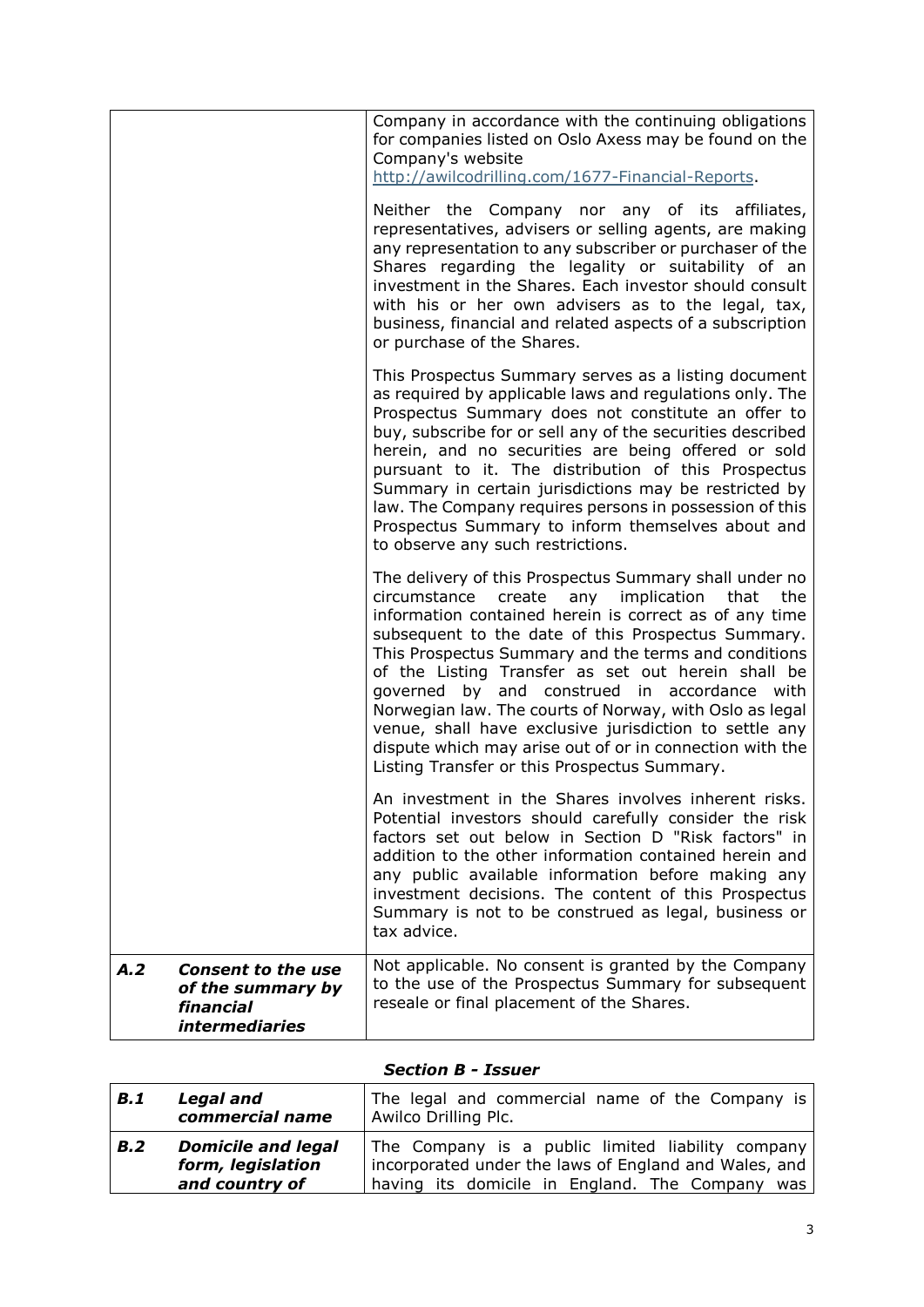|     | incorporation                       | incorporated on 30 December 2009 and its registration<br>number is 07114196.                                                                                                                                                                                                                                                                                                                                                                                                                                                                                                                                                                                                                                                                                                                                                                                                                                           |
|-----|-------------------------------------|------------------------------------------------------------------------------------------------------------------------------------------------------------------------------------------------------------------------------------------------------------------------------------------------------------------------------------------------------------------------------------------------------------------------------------------------------------------------------------------------------------------------------------------------------------------------------------------------------------------------------------------------------------------------------------------------------------------------------------------------------------------------------------------------------------------------------------------------------------------------------------------------------------------------|
|     |                                     | The Company's registered office is 11-12 St James's<br>Square, 3rd Floor, London SW1Y 4LB, United Kingdom<br>and its registered business address is 2 Kingshill Park,<br>Drive, Arnhall Business Park, Westhill,<br>Venture<br>Aberdeen AB32 6FL, United Kingdom. The Company's<br>telephone number is +44 1224 737900. The Company's<br>website can be found at www.awilcodrilling.com.                                                                                                                                                                                                                                                                                                                                                                                                                                                                                                                               |
| B.3 | <b>Current operations,</b>          | Operations and principal activities                                                                                                                                                                                                                                                                                                                                                                                                                                                                                                                                                                                                                                                                                                                                                                                                                                                                                    |
|     | principal activities<br>and markets | The Company's principal business is to own offshore<br>drilling rigs for use in offshore drilling operations, and to<br>provide drilling services for oil and gas companies using<br>these rigs. As of the date of this Prospectus Summary,<br>the Company owns two semi-submersible drilling rigs;<br>WilPhoenix and WilHunter. Both rigs are typical<br>"workhorse" rigs used for drilling of oil and gas wells in<br>the UK sector of the North Sea, although they can also<br>be used in other geographical locations. WilPhoenix was<br>built in 1982 and WilHunter was built in 1983. Both rigs<br>have been through substantial upgrading and class work<br>since its building years. WilPhoenix was upgraded in<br>2011 and 2016, and WilHunter was upgraded in 1999<br>and 2011. The UK Safety Cases for WilHunter and the<br>WilPhoenix have been accepted by the UK's Health and<br>Safety Executive (HSE). |
|     |                                     | On 9 March 2018, the Company entered into a contract<br>with Keppel FELS shipyard in Singapore for the building<br>of a new semi-submersible drilling rig. The drilling rig is<br>designed for harsh environment use, and will be<br>equipped and certified for drilling on the Norwegian<br>Continental Shelf, including the Barents Sea, in water<br>depths up to 5,000 ft. The cost for the rig is<br>approximately USD 425 million and the rig is expected<br>to be delivered during the first quarter of 2021.                                                                                                                                                                                                                                                                                                                                                                                                    |
|     |                                     | The newbuild rig will be a CS60 ECO MW semi-<br>submersible drilling rig, and is expected to be the most<br>environmental friendly drilling rig offered in the harsh<br>environment market. In addition, the rig will be<br>delivered with the latest design and technology solutions<br>for drilling rigs, including digitalisation ensuring high<br>operating efficiency and lower opex and spread cost<br>compared to other drilling rigs on the market. All<br>warranties will be intact at the delivery of the rig to the<br>Company. The payment terms for the rig are 10%<br>deposit upon contract signature, which was paid in<br>March 2018, 10% after 24 months and 80% upon<br>delivery of the rig. The 10% deposit was financed<br>through the Private Placement. It is likely that the<br>second instalment will be financed through additional<br>equity and that the payment of the remaining 80%       |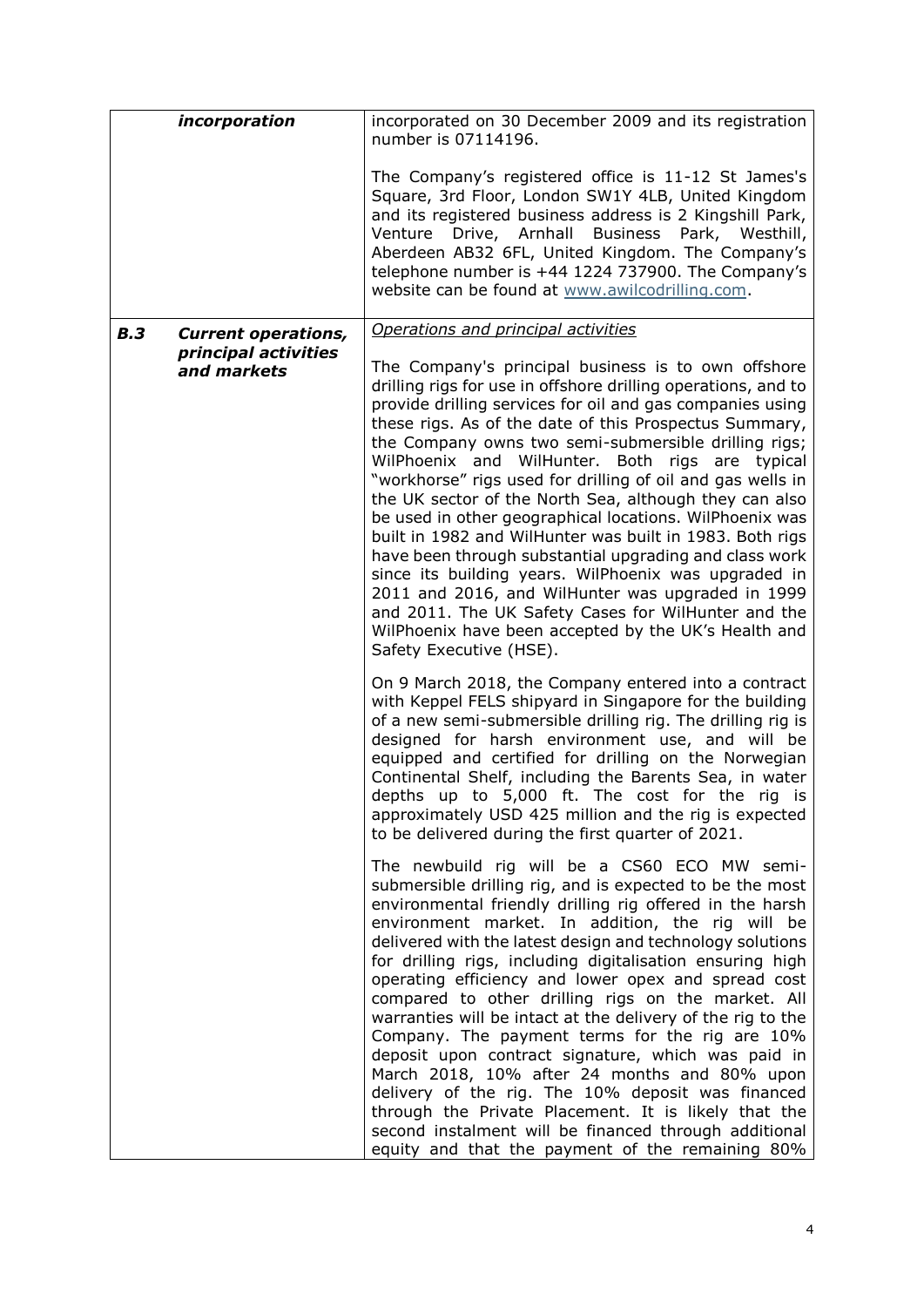| balance will be financed through a combination of<br>additional equity and debt.                                                                                                                                                                                                                                                                                                                                                                                                                                                                                                                                                                                                                                         |
|--------------------------------------------------------------------------------------------------------------------------------------------------------------------------------------------------------------------------------------------------------------------------------------------------------------------------------------------------------------------------------------------------------------------------------------------------------------------------------------------------------------------------------------------------------------------------------------------------------------------------------------------------------------------------------------------------------------------------|
| In connection with entering into the newbuilding<br>contract for the rig, the Company also negotiated<br>options to build up to three additional rigs of similar<br>design, in which each option will be independent of each<br>other. The three option rigs have option calls in March<br>2019, March 2020 and March 2021.                                                                                                                                                                                                                                                                                                                                                                                              |
| On 14 February 2018, the Company announced that it<br>had entered into a Letter of Intent for the provision of<br>WilPhoenix with expected commencement of the<br>program in early September 2018 with an estimated<br>duration of 450 days. On the 18 May 2018, it was<br>confirmed that a contract has been signed with Shell UK<br>Limited for the provision of WilPhoenix for a<br>decommissioning program of 19 firm wells plus options<br>totalling a further 7 wells. The firm 19 well program has<br>an estimated duration of 380 days and is scheduled to<br>commence in early September 2018.                                                                                                                  |
| Throughout Q1 2018 and until 25 April 2018, WilPhoenix<br>was in continued operations. Since May 2018,<br>WilPhoenix has been warmed stacked, but will be on<br>charter from early September 2018. WilHunter is<br>currently cold stacked and moored in Invergordon in<br>Scotland.                                                                                                                                                                                                                                                                                                                                                                                                                                      |
| Except for the newbuilding contract with Keppel FELS<br>mentioned above, the Company has not made any<br>principal investments during the period covered by the<br>historical financial information and up to the date of this<br>Prospectus Summary. Except for the newbuilding<br>contract, neither the Group nor any member of the<br>Group has entered into any material contracts outside<br>the ordinary course of the business for the two years<br>prior to the date of this Prospectus Summary. Further,<br>the Group has not entered into any contract outside the<br>ordinary course of business which contains<br>any<br>provision under which any member of the Group has any<br>obligation or entitlement. |
| The Company has not entered into any transactions or<br>agreements of significance with related parties outside<br>of the ordinary course of business during 2017, 2016<br>and 2015, and up to the date of this Prospectus<br>Summary. The Company<br>has<br>entered<br>into<br>a<br>management agreement with Awilhelmsen Management<br>AS for corporate services and several management-for-<br>hire contracts for personnel from the Awilhelmsen<br>Group. Awilhelmsen Offshore AS owns 36.55% of the<br>Company's shares.                                                                                                                                                                                            |
| The drilling rig market                                                                                                                                                                                                                                                                                                                                                                                                                                                                                                                                                                                                                                                                                                  |
| The Company's existing rigs are typically suited to work<br>on the UK sector of the North Sea and other<br>international mid-water markets with the exception of                                                                                                                                                                                                                                                                                                                                                                                                                                                                                                                                                         |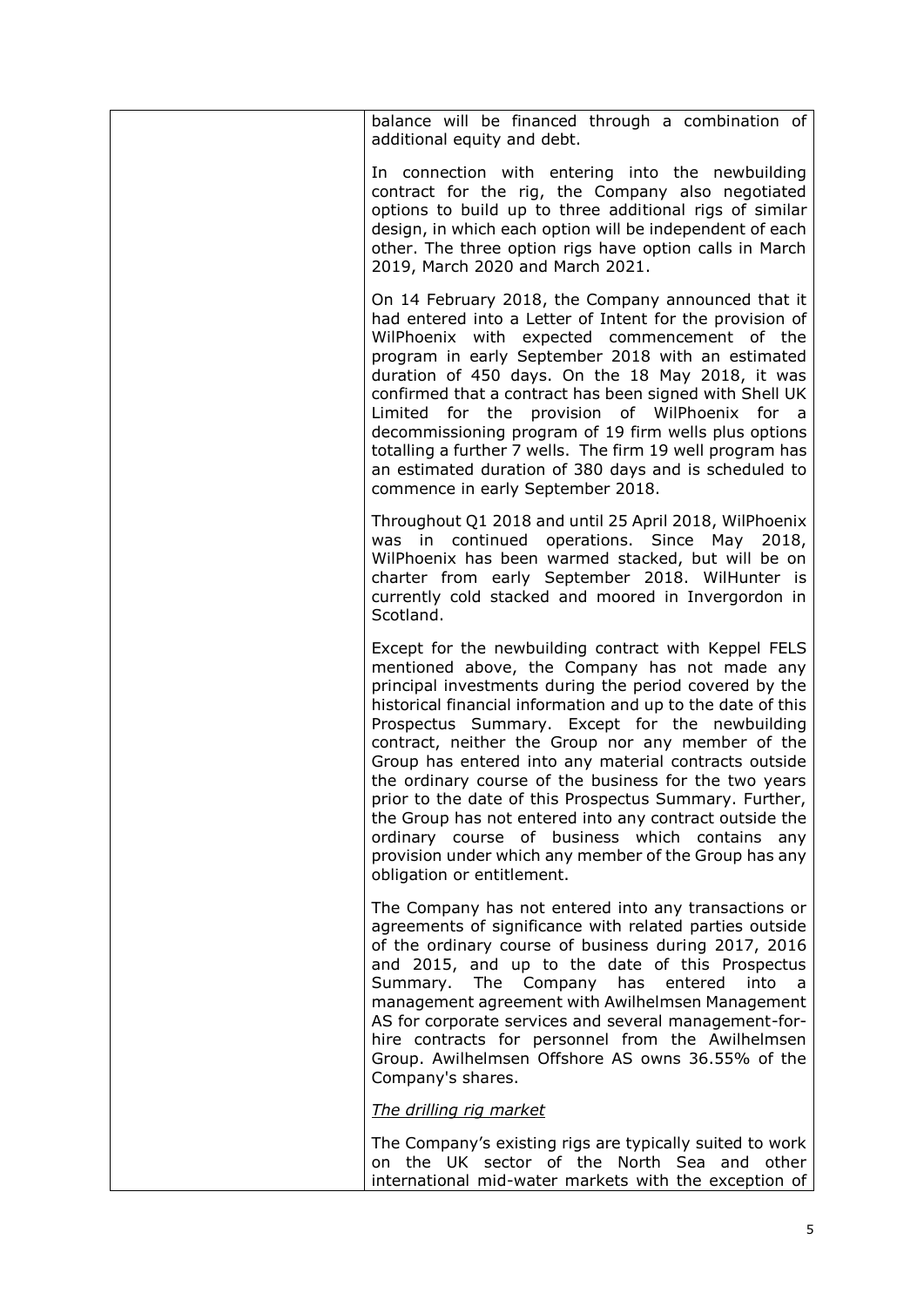|                                                                                                                                | Norway. The UK rig market has a wide range of<br>customers from small independent to Super Majors,<br>contracting rigs for infill, development and exploration<br>drilling as well as well-decommissioning.                                                                                                                                                                                                                                                                                                                                                                                                                                                                                                                                                                                                                                                                  |
|--------------------------------------------------------------------------------------------------------------------------------|------------------------------------------------------------------------------------------------------------------------------------------------------------------------------------------------------------------------------------------------------------------------------------------------------------------------------------------------------------------------------------------------------------------------------------------------------------------------------------------------------------------------------------------------------------------------------------------------------------------------------------------------------------------------------------------------------------------------------------------------------------------------------------------------------------------------------------------------------------------------------|
|                                                                                                                                | The Company is planning to enter operations in other<br>parts of the North Sea in the near future as the<br>Company's new rigs will be specifically designed to<br>operate on the Norwegian Continental Shelf (NCS),<br>including the Barents Sea. The Norwegian rig market<br>has a smaller number of customers and is dominated by<br>Equinor ASA. All forms of rig activity are undertaken in<br>Norway, as per the UK, although there is a higher level<br>of exploration in this region.                                                                                                                                                                                                                                                                                                                                                                                |
|                                                                                                                                | The semi-submersible drilling rig market consists of a<br>large number of players. Contracts are traditionally<br>awarded on a competitive bid basis. Governing factors<br>for a successful bid are in most cases based on; price,<br>availability, technical compliance and<br>operators<br>experience and track record.                                                                                                                                                                                                                                                                                                                                                                                                                                                                                                                                                    |
|                                                                                                                                | Competition for contracts is on a worldwide basis;<br>however, the competition may vary significantly from<br>region to region at any particular time. Competing<br>contractors may be able to relocate rigs from areas with<br>low utilisation and day rates to areas with greater<br>activity and relatively higher day rates. Orders of new<br>rigs, upgrades of existing rigs and new technology could<br>also increase the competitive universe.                                                                                                                                                                                                                                                                                                                                                                                                                        |
|                                                                                                                                | The Company's existing UK-based rigs operate in a<br>market which utilises time charter contracts, secured in<br>USD. These contracts can be fixed term (potentially with<br>option periods) or estimated term (based on well<br>activity). These contracts can vary greatly in terms of<br>termination provision, liability, penalties, incentives and<br>miscellaneous commercial provisions. The contracts do,<br>however, generally follow an industry template known<br>as CRINE/Logic. The UK rig market is often described as<br>a "spot market", generally operating shorter term<br>contracts than the neighbouring Norwegian rig market.<br>The UK market has historically comprised of both year-<br>on-year contracts, and summer only ("seasonal")<br>contracts used by customers who favour better weather<br>periods for their respective drilling campaigns. |
|                                                                                                                                | The Company's new Norwegian-based rigs will operate<br>in a market which also utilises time charter contracts,<br>secured in USD. Long & Medium Term contracts are<br>prevalent in the Norwegian market, although there is a<br>limited amount of spot market activity also.                                                                                                                                                                                                                                                                                                                                                                                                                                                                                                                                                                                                 |
| <b>B.4a</b><br><b>Significant recent</b><br>trends affecting the<br><b>Company and the</b><br>industry in which it<br>operates | The Company has not experienced any specific changes<br>or trends that are considered as significant for the<br>Company or the market in which it operates since 31<br>December 2017, and as of the date of this Prospectus<br>Summary.                                                                                                                                                                                                                                                                                                                                                                                                                                                                                                                                                                                                                                      |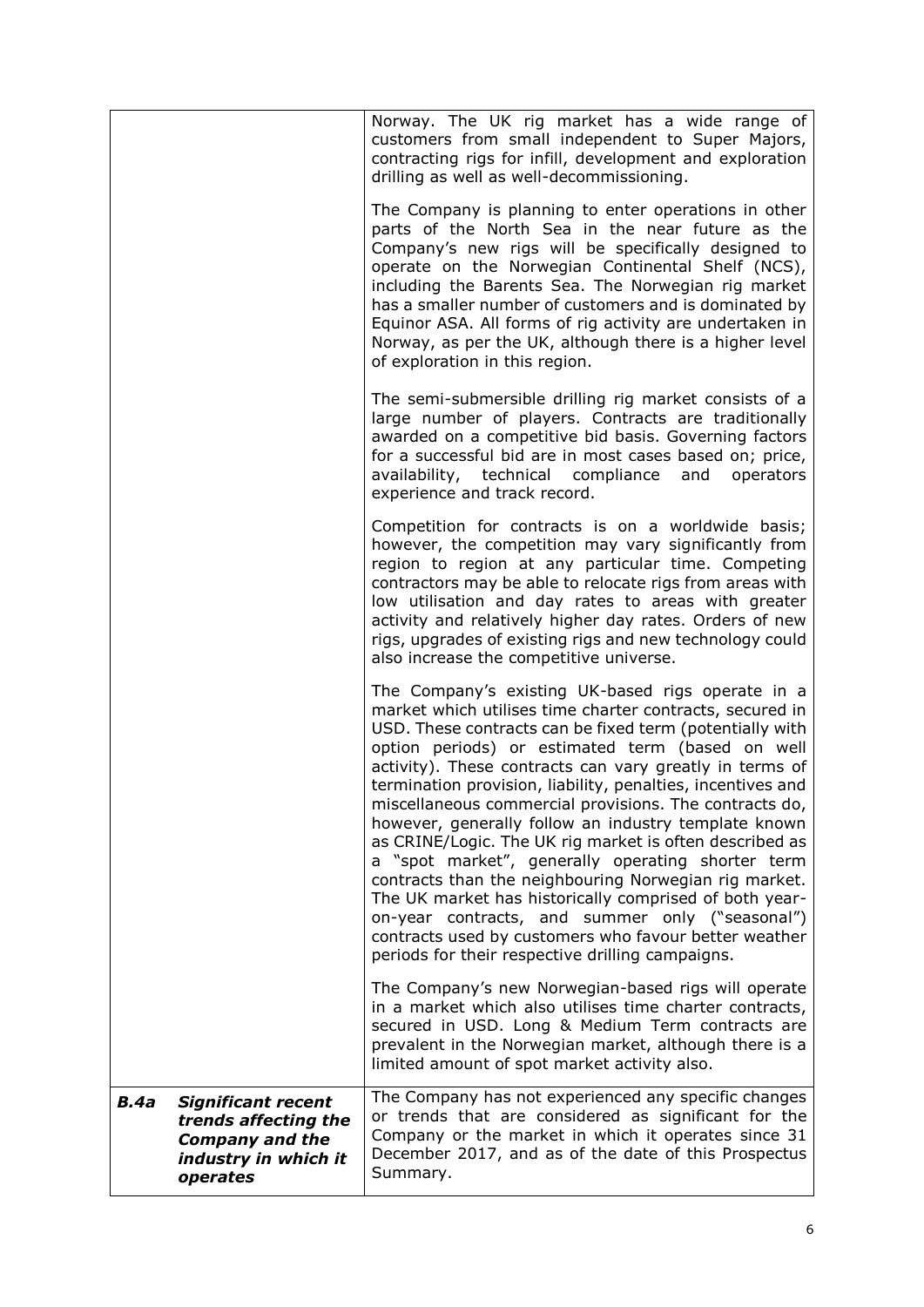| B.5<br><b>Description of the</b><br><b>Group</b>                                               | Awilco Drilling is the holding company of the Group and<br>ultimate sole shareholder in the<br>the<br>subsidiary<br>companies. The Company owns 100% of WilPhoenix<br>(UK) Limited and WilHunter (UK) Limited, and has<br>99.95% ownership of each of the Maltese entities with<br>the remaining 0.05% being owned by WilPhoenix (UK)<br>Limited for WilPhoenix (Malta) Limited and a similar<br>amount owned by WilHunter (UK) Limited for WilHunter<br>(Malta) Limited.                                                                                                                                                                                                                                                              |  |  |  |
|------------------------------------------------------------------------------------------------|----------------------------------------------------------------------------------------------------------------------------------------------------------------------------------------------------------------------------------------------------------------------------------------------------------------------------------------------------------------------------------------------------------------------------------------------------------------------------------------------------------------------------------------------------------------------------------------------------------------------------------------------------------------------------------------------------------------------------------------|--|--|--|
|                                                                                                | WilPhoenix (UK) Limited and WilHunter (UK) Limited are<br>the rig owning and operating companies for the two rigs<br>WilPhoenix and WilHunter, respectively. WilPhoenix<br>(Malta) Limited and WilHunter (Malta) Limited were<br>previously the rig owning entities but following transfer<br>of the rigs to UK ownership they are no longer required<br>and are currently being liquidated.                                                                                                                                                                                                                                                                                                                                           |  |  |  |
|                                                                                                | In addition, the Company owns 100% of Awilco Drilling<br>Pte. Ltd., a Singapore-based company which provides<br>drilling services to the UK operating companies and the<br>new companies, Awilco Rig 1 Pte Ltd, Awilco Rig 2 Pte<br>Ltd, Awilco Rig 3 Pte Ltd and Awilco Rig 4 Pte Ltd, also<br>based in Singapore. Awilco Rig 1 Pte Ltd has entered<br>into a contract with Keppel FELS for the construction of<br>a new semi-submersible drilling rig due for completion<br>in 2021 and each of the other companies has an option<br>agreement for delivery one rig each of up to three<br>additional rigs in total.<br>The following chart shows the corporate structure of the<br>Group as of the date of this Prospectus Summary: |  |  |  |
|                                                                                                | <b>Awilco Drilling</b><br>Plc.                                                                                                                                                                                                                                                                                                                                                                                                                                                                                                                                                                                                                                                                                                         |  |  |  |
| 100%<br>100%<br>WilPhoenix<br>99.95%<br>(UK) Limited<br>0.05%<br>WilPhoenix<br>(Malta) Limited | 100%<br>100%<br>WilHunter<br><b>Awilco Drilling</b><br>Awilco Rig 1<br>99.95%<br>(UK) Limited<br>Pte. Ltd.<br>Pte Ltd<br>0.05%<br><b>Awilco Rig 2</b><br>Pte Ltd<br>WilHunter<br>(Malta) Limited<br>Awilco Rig 3<br>Pte Ltd<br>Awilco Rig 4<br>Pte Ltd                                                                                                                                                                                                                                                                                                                                                                                                                                                                                 |  |  |  |
| Interest in the<br><b>B.6</b>                                                                  | As of the date of this Prospectus Summary, the                                                                                                                                                                                                                                                                                                                                                                                                                                                                                                                                                                                                                                                                                         |  |  |  |
| <b>Company and voting</b><br>rights                                                            | Company has a total of 676 shareholders.<br>A shareholder is required to notify the Company, in<br>accordance with the Disclosure and Transparency Rule                                                                                                                                                                                                                                                                                                                                                                                                                                                                                                                                                                                |  |  |  |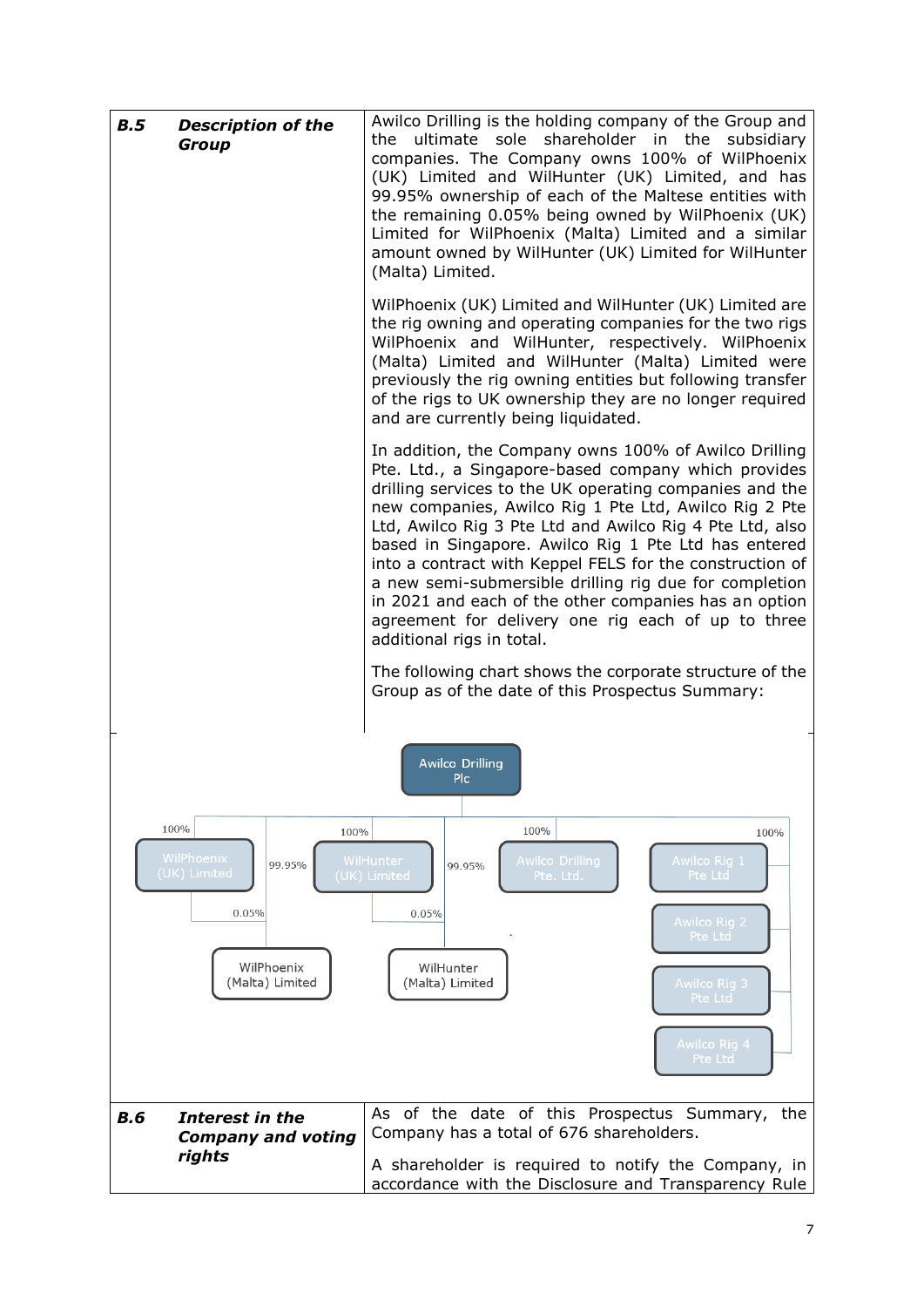|                                                                          | 5 of the Disclosure and Transparency Rules of the UK<br>Financial Services Authority if, as a result of an<br>acquisition or disposal of Shares, the percentage of<br>voting rights he holds as a shareholder (or holds or is<br>deemed to hold through his direct or indirect beneficial<br>interest in the Shares) reaches, exceeds, or falls below<br>3% of the Company's nominal value of that share<br>capital.                                                                                                                                                                                                   |  |  |  |
|--------------------------------------------------------------------------|------------------------------------------------------------------------------------------------------------------------------------------------------------------------------------------------------------------------------------------------------------------------------------------------------------------------------------------------------------------------------------------------------------------------------------------------------------------------------------------------------------------------------------------------------------------------------------------------------------------------|--|--|--|
|                                                                          | The Company is not aware of any persons or entities,<br>except for those set out below, who, directly or<br>indirectly, have an interest of 3% or more of the Shares<br>as of the date of this Prospectus Summary.                                                                                                                                                                                                                                                                                                                                                                                                     |  |  |  |
|                                                                          | Awilhelmsen Offshore AS: 36.55%<br>$\bullet$<br>UBS Securities LLC: 15.01%<br>$\bullet$<br>Akastor AS: 5.51%<br>$\bullet$<br>Euroclear Bank S.A./N.V.: 4.26%<br>Citibank N.A: 3.78%                                                                                                                                                                                                                                                                                                                                                                                                                                    |  |  |  |
|                                                                          | UBS Securities LLC, Euroclear Bank S.A./N.V. and<br>Citibank N.A. hold shares in the Company in their<br>capacity as investment managers for the shareholders.                                                                                                                                                                                                                                                                                                                                                                                                                                                         |  |  |  |
|                                                                          | In addition, as of this date, funds managed by QVT<br>Financial LP own 4,118,116 shares in the Company,<br>amounting to a total of 8.39% of the Company's share<br>capital. QVT Financial LP is an asset management<br>company in which the Company's director Mr. Daniel<br>Gold is the CEO and the founder. FVP Master Fund LP<br>with affiliated and related parties own 8,445,212 shares<br>as of the date of this Prospectus, amounting to a total<br>of 17.22% of the Company's share capital.                                                                                                                   |  |  |  |
|                                                                          | shareholders are subject to mandatory<br>No l<br>bid<br>requirements for the Shares. The Shares of the<br>Company have not been subject to any mandatory or<br>voluntary general offers.                                                                                                                                                                                                                                                                                                                                                                                                                               |  |  |  |
|                                                                          | The Company is not aware of any arrangements which<br>may at a later date lead to a change in control in the<br>Company.                                                                                                                                                                                                                                                                                                                                                                                                                                                                                               |  |  |  |
|                                                                          | No capital of any member of the Company's group is<br>under option or agreed to be put under option.                                                                                                                                                                                                                                                                                                                                                                                                                                                                                                                   |  |  |  |
| <b>Selected historical</b><br><b>B.7</b><br>key financial<br>information | audited<br>financial<br>The<br>Company's<br>consolidated<br>statements as of, and for the years ended, 31 December<br>2017, 2016 and 2015 (the "Audited Financial<br>Statements"), have been prepared in accordance with<br>the International Financial Reporting Standards, as<br>adopted by the EU ("IFRS"). The Company's unaudited<br>interim financial statements as of, and for the six<br>months period ended 30 June 2018, including the<br>comparable interim financial statements as of, and for<br>the three month period ended 30 June 2017, (the<br>"Interim Financial Statements") have been prepared in |  |  |  |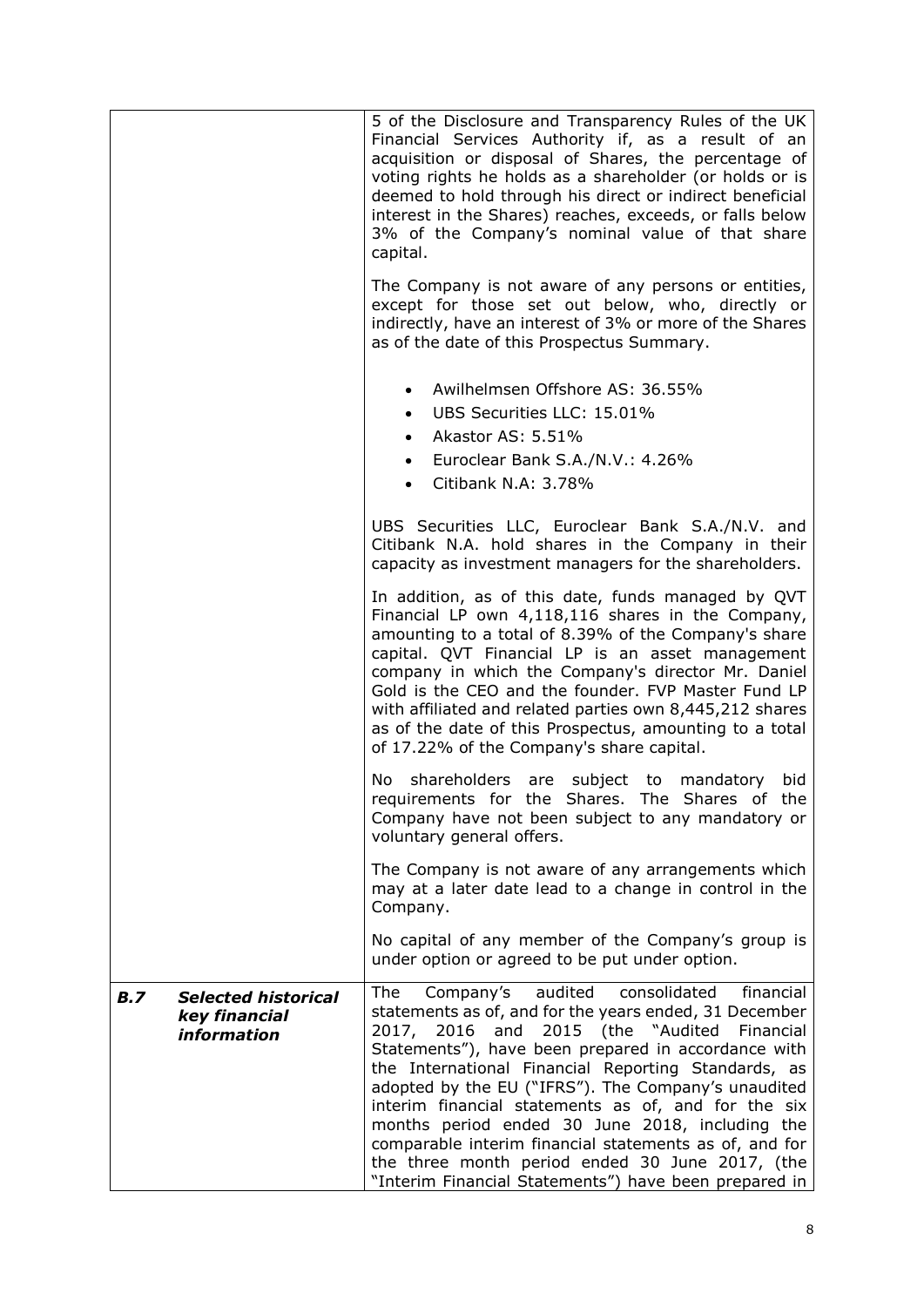| accordance with International Accounting Standard 34<br>Financial Reports ("IAS 34"). The Audited Financial<br>Statements and the Interim Financial Statements are<br>available at the<br>website<br>Company's<br>www.awilcodrilling.com           |
|----------------------------------------------------------------------------------------------------------------------------------------------------------------------------------------------------------------------------------------------------|
| The table below sets out selected data from the Group's<br>consolidated income statement for the years ended 31<br>December 2017, 2016 and 2015, and for the six months<br>period ended 30 June 2018 with comparable figures<br>from 30 June 2017. |

|                                        | Six months<br>ended | <b>Six months</b><br>ended |                | Year ended<br>31 December |                |
|----------------------------------------|---------------------|----------------------------|----------------|---------------------------|----------------|
|                                        | 30 June 2018        | 30 June 2017               | 2017           | 2016                      | 2015           |
| In USD Thousands                       | <b>Unaudited</b>    | <b>Unaudited</b>           | <b>Audited</b> | <b>Audited</b>            | <b>Audited</b> |
| Revenue                                | 8,996               | 33,491                     | 131,731        | 72,472                    | 247,045        |
| Cost of sales                          | (10, 616)           | (10, 318)                  | (88,794)       | (52, 492)                 | (106,285)      |
| <b>Gross profit</b>                    | (1,620)             | 23,173                     | 42,937         | 19,980                    | 140,760        |
| General and administrative expenses    | 3,445               | 2,484                      | (8, 818)       | (8,908)                   | (8, 578)       |
| <b>Operating profit</b>                | (5,065)             | 20,689                     | 34,119         | 11,072                    | 132,182        |
| Finance income                         | 506                 | 66                         | 792            | 631                       | 130            |
| Finance expense                        | (3,025)             | (1,687)                    | (6, 919)       | (7,658)                   | (8, 349)       |
| Foreign exchange gain/(loss)           |                     |                            | 941            | (1, 437)                  | (146)          |
| Loss on forward contracts              | 19                  | (191)                      | (123)          | (1,042)                   | (299)          |
| <b>Profit before taxation</b>          | (7, 565)            | 18,877                     | 28,810         | 1,566                     | 123,518        |
| Tax (expense)/benefit                  | (50)                | (3,807)                    | (643)          | 745                       | (12, 515)      |
| Profit for year attributable to equity |                     |                            |                |                           |                |
| shareholders                           | (7, 615)            | 15,070                     | 28,167         | 2,311                     | 111,003        |
|                                        |                     |                            |                |                           |                |
| Weighted Average number of shares      | 30,813,722          | 30,031,500                 | 30,031,500     | 30,031,500                | 30,031,500     |
| Basic and diluted earnings per share   | (0, 16)             | 0.50                       | 0.94           | 0.08                      | 3.70           |
| Interest coverage ratio                | $-2.59$             | 12.19                      | 5.16           | 1.20                      | 15.79          |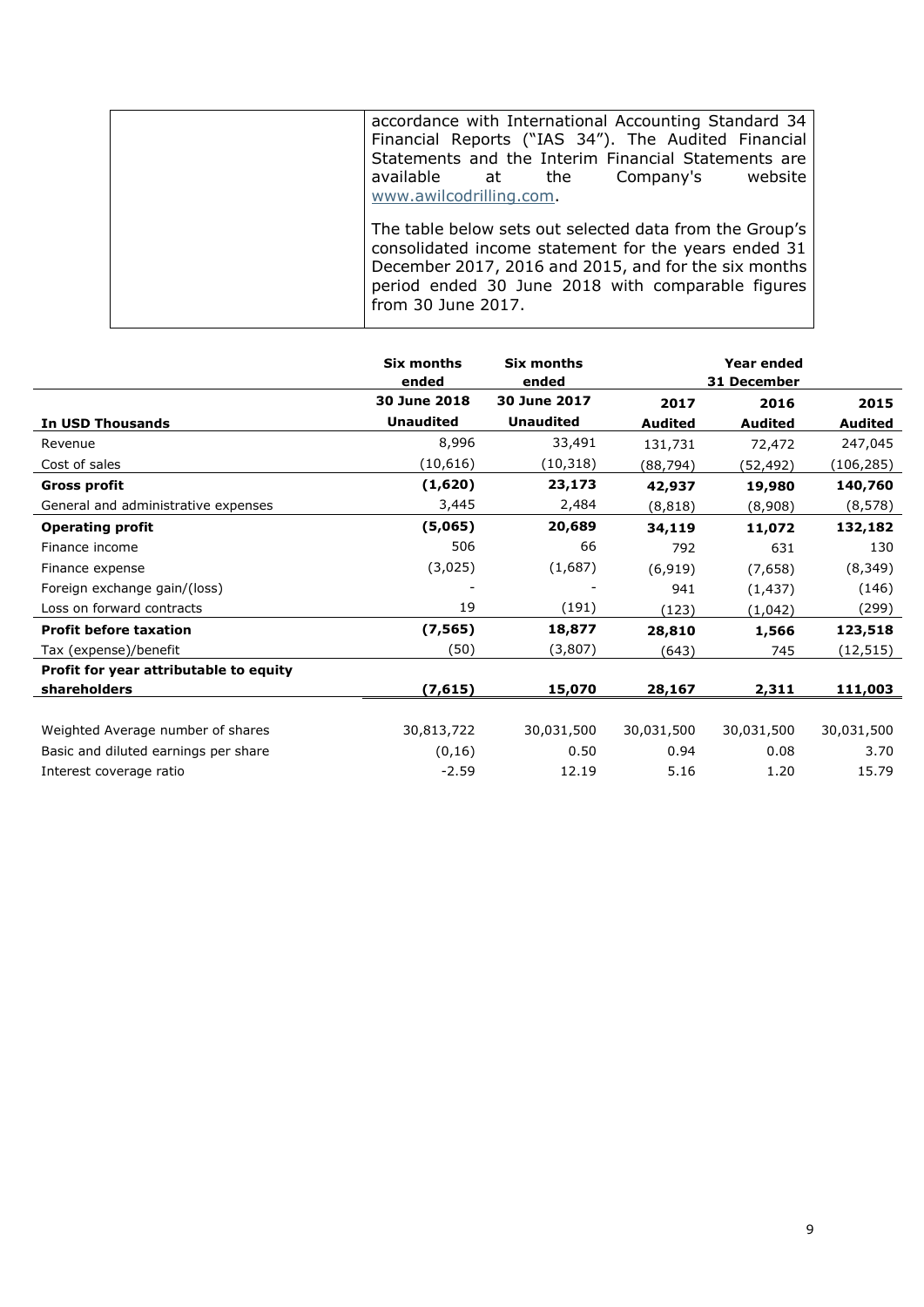| The table below sets out selected data from the Group's<br>consolidated statement of financial position as of 31                |
|---------------------------------------------------------------------------------------------------------------------------------|
| December 2017, 2016 and 2015, and for the six months<br>period ended 30 June 2018 with comparable figures<br>from 30 June 2017. |

|                                      | <b>Six months</b><br>ended | <b>Six months</b><br>ended |         | Year ended 31 December |         |
|--------------------------------------|----------------------------|----------------------------|---------|------------------------|---------|
|                                      | 30 June                    | 30 June                    |         |                        |         |
|                                      | 2018                       | 2017                       | 2017    | 2016                   | 2015    |
| <b>In USD Thousands</b>              | <b>Unaudited</b>           | <b>Unaudited</b>           | Audited | Audited                | Audited |
| Assets                               |                            |                            |         |                        |         |
| Property, plant and equipment        | 215,182                    | 231,545                    | 178,808 | 238,868                | 234,336 |
| Deferred tax                         | 1,435                      | 470                        | 1,372   | 3,058                  | 2,002   |
| <b>Total non-current assets</b>      | 216,617                    | 232,015                    | 180,180 | 241,926                | 236,338 |
| Current assets                       |                            |                            |         |                        |         |
| Inventory                            | 4,958                      | 4,809                      | 4,808   | 4,844                  | 5,015   |
| Prepayments                          | 7,016                      | 13,523                     | 24,073  | 24,482                 | 10,033  |
| Trade and other receivables          |                            | 11,345                     | 3,551   | 22,078                 | 68,899  |
| Cash and cash equivalents            | 75,787                     | 93,926                     | 119,286 | 70,070                 | 135,257 |
| <b>Total current assets</b>          | 87,761                     | 123,603                    | 151,718 | 121,474                | 219,204 |
|                                      |                            |                            |         |                        |         |
| <b>Total assets</b>                  | 304,378                    | 355,618                    | 331,898 | 363,400                | 455,542 |
|                                      |                            |                            |         |                        |         |
| <b>Current liabilities</b>           |                            |                            |         |                        |         |
| Trade and other payables             | 8,624                      | 9,683                      | 10,441  | 11,281                 | 21,796  |
| Current tax payable                  |                            | 2,753                      |         | 23,923                 | 77,574  |
| Borrowing                            |                            | 10,000                     | 10,000  | 10,000                 | 10,000  |
| <b>Total current liabilities</b>     | 8,624                      | 22,436                     | 20,441  | 45,204                 | 109,370 |
| Non-current liabilities              |                            |                            |         |                        |         |
| Deferred tax liability               |                            | 2,254                      |         | 1,129                  |         |
| Borrowing                            |                            | 85,000                     | 80,000  | 90,000                 | 100,000 |
| Other liabilities                    | $\Box$                     |                            | 248     |                        | 1,896   |
| <b>Total non-current liabilities</b> | $\overline{\phantom{0}}$   | 87,254                     | 80,248  | 91,129                 | 101,896 |
|                                      |                            |                            |         |                        |         |
| <b>Total liabilities</b>             | 8,624                      | 109,690                    | 100,689 | 136,333                | 211,266 |
| <b>Net assets</b>                    | 295,754                    | 245,928                    | 231,209 | 227,067                | 244,276 |
|                                      |                            |                            |         |                        |         |
| Equity                               |                            |                            |         |                        |         |
|                                      |                            |                            |         |                        |         |
| Paid in capital                      | 198,719                    | 130,142                    | 130,141 | 130,141                | 130,141 |
| Retained earnings                    | 97,035                     | 115,786                    | 101,068 | 96,926                 | 114,135 |
| <b>Total Equity</b>                  | 295,754                    | 245,928                    | 231,209 | 227,067                | 244,276 |
|                                      |                            |                            |         |                        |         |
| Equity / Assets ratio                | 97%                        | 69%                        | 70%     | 62%                    | 54%     |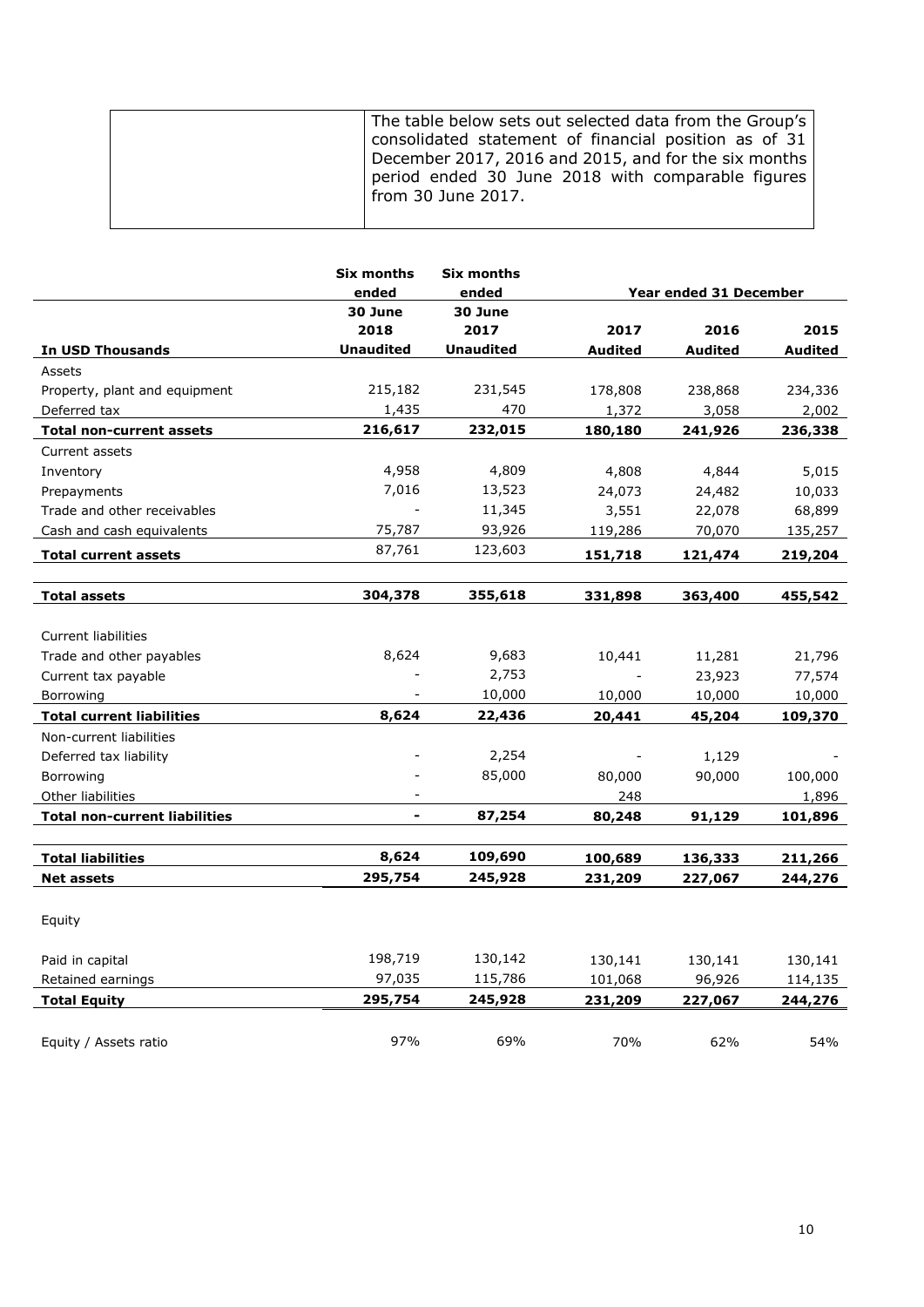|                                                   | <b>Six months</b>        | <b>Six months</b> |                | <b>Year ended</b> |                |
|---------------------------------------------------|--------------------------|-------------------|----------------|-------------------|----------------|
|                                                   | ended                    | ended             |                | 31 December       |                |
|                                                   | 30 June 2018             | 30 June 2017      | 2017           | 2016              | 2015           |
| <b>In USD Thousands</b>                           | <b>Unaudited</b>         | <b>Unaudited</b>  | <b>Audited</b> | <b>Audited</b>    | <b>Audited</b> |
|                                                   |                          |                   |                |                   |                |
| <b>Operating activities</b>                       |                          |                   |                |                   |                |
| Profit before tax                                 | 12,255                   | 38,203            | 28,810         | 1,566             | 123,518        |
| Non-cash adjustments to reconcile profit before   |                          |                   |                |                   |                |
| tax to net cash flows:                            |                          |                   |                |                   |                |
| Depreciation                                      | 6,548                    | 7,762             | 15,686         | 15,579            | 18,008         |
| Impairment                                        | $\overline{\phantom{a}}$ | $\blacksquare$    | 45,000         |                   | 30,000         |
| Net interest                                      | 3,611                    | 3,406             | 6,126          | 7,027             | 8,219          |
| Share based payment                               | 1,772                    | 438               | 301            | 32                | (844)          |
| Working capital adjustments:                      |                          |                   |                |                   |                |
| Decrease / (increase) in trade                    |                          |                   |                |                   |                |
| and other receivables                             | 17,169                   | 5,924             | 101            | (9, 917)          | 4,764          |
| Decrease / (increase) in inventory                | (149)                    | 35                | 36             | 171               | (215)          |
| Increase/ decrease in prepayments                 |                          |                   |                |                   |                |
| and accrued revenue                               | 5,884                    | (6,083)           | 307            | (4, 532)          | 25,963         |
|                                                   |                          |                   |                |                   |                |
| (Decrease) / increase in trade and other payables | (5, 413)                 | (1,937)           | (714)          | (12, 302)         | 3,814          |
|                                                   |                          |                   |                |                   |                |
| Interest paid                                     | (3,092)                  | (3,603)           | (7,097)        | (7, 798)          | (8, 509)       |
| Interest received                                 | 1,056                    | 98                | 792            | 631               | 130            |
| Taxation paid                                     | (3, 262)                 | (2,935)           | (5, 481)       | (6, 013)          | (29, 283)      |
|                                                   |                          |                   |                |                   |                |
| Net cash flow from operating activities           | 36,379                   | 41,308            | 83,867         | (15, 556)         | 175,565        |
|                                                   |                          |                   |                |                   |                |
| <b>Investing activities</b>                       |                          |                   |                |                   |                |
| Purchase of property, plant and equipment         | (42, 922)                | (439)             | (626)          | (20, 111)         | (31, 180)      |
| Net cash flow used in investing activities        | (42, 922)                | (439)             | (626)          | (20, 111)         | (31, 180)      |
| <b>Financing activities</b>                       |                          |                   |                |                   |                |
| Payment of dividends                              | (15, 533)                | (12, 013)         | (24, 025)      | (19, 520)         | (75, 079)      |
| Repayment of loan and bonds                       | (90,000)                 | (5,000)           | (10,000)       | (10,000)          | (10,000)       |
|                                                   |                          |                   |                |                   |                |
| Net cash flow used in financing activities        | (36, 956)                | (17, 013)         | (34, 025)      | (29, 520)         | (85,079)       |
| Net increase in cash or cash equivalents          | (43, 499)                | 23,856            | 49,216         | (65, 187)         | 59,306         |
|                                                   |                          |                   |                |                   |                |
| Cash and cash equivalents at beginning of year    | 119,286                  | 70,070            | 70,070         | 135,257           | 75,951         |
| Cash and cash equivalents at end of year          | 75,787                   | 93,926            | 119,286        | 70,070            | 135,257        |
|                                                   |                          |                   |                |                   |                |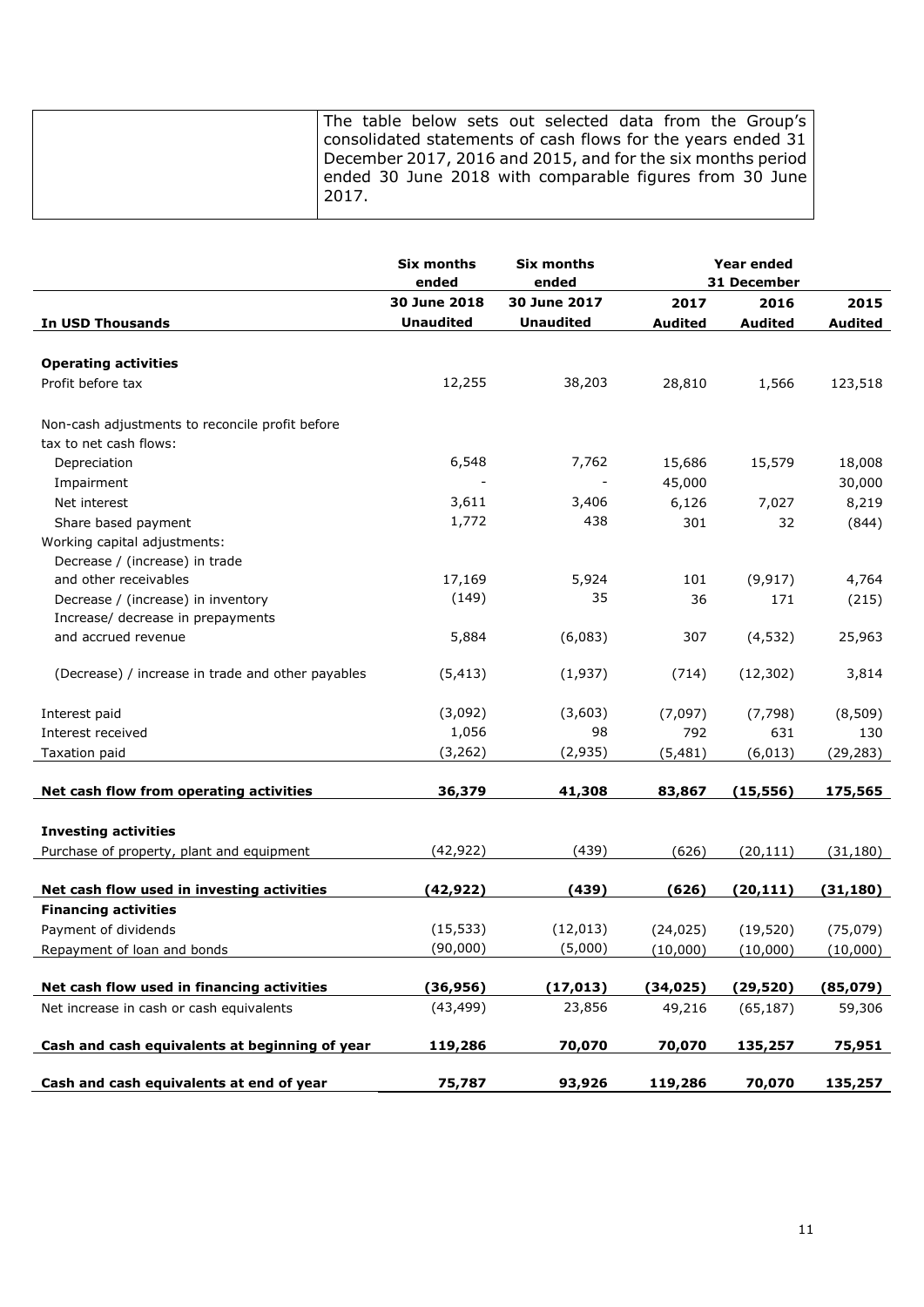|                                               | <b>Share</b> | <b>Share</b> | Retained  |              |
|-----------------------------------------------|--------------|--------------|-----------|--------------|
| TUSD                                          | capital      | premium      | earnings  | Total equity |
| At 1 January 2015                             | 304          | 129,837      | 78,211    | 208,352      |
| Total comprehensive profit for year           |              |              | 111,003   | 111,003      |
| Dividend paid                                 |              |              | (75,079)  | (75,079)     |
| <b>Balance at 31 December 2015</b>            | 304          | 129,837      | 114,135   | 244,276      |
| Total comprehensive profit for year           |              |              | 2,311     | 2,311        |
| Dividend paid                                 |              |              | (19, 520) | (19,520)     |
| <b>Balance at 31 December 2016</b>            | 304          | 129,837      | 96,926    | 227,067      |
| Total comprehensive profit for year           |              |              | 28,167    | 28,167       |
| Dividend paid                                 |              |              | (24, 025) | (24,025)     |
| <b>Balance at 31 December 2017</b>            | 304          | 129,837      | 101,068   | 231,209      |
| Equity issue 27 March 2018                    | 161          | 64,776       |           | 64,937       |
| Equity issue costs 27 March 2018              |              | (1,017)      |           | (1,017)      |
| Equity issue at 22 June 2018                  | 12           | 4,646        |           | 4,658        |
| Total comprehensive profit as at 30 June 2018 |              |              | 11,499    | 11,499       |
| Dividend paid                                 |              |              | (15,533)  | (15,533)     |
| Balance as at 30 June 2018                    | 477          | 198,242      | 97,035    | 295,754      |

| <b>B.8</b>  | <b>Selected key pro</b><br>forma financial<br>information | Not applicable. The Prospectus Summary does not<br>contain pro forma financial information.                                                                                                                                     |
|-------------|-----------------------------------------------------------|---------------------------------------------------------------------------------------------------------------------------------------------------------------------------------------------------------------------------------|
| <b>B.9</b>  | <b>Profit forecast or</b><br>estimate                     | Not applicable. The Company has not made any profit<br>forecasts or estimates.                                                                                                                                                  |
| B.10        | <b>Audit report</b><br>qualifications                     | Not applicable. There are no qualifications in the audit<br>report.                                                                                                                                                             |
| <b>B.11</b> | <b>Working capital</b>                                    | The Company is of the opinion that the working capital<br>available to the Group is sufficient for the Group's<br>present requirements, for the period covering at least<br>12 months from the date of this Prospectus Summary. |

#### *Section C - Securities*

| C.1 | <b>Type and class of</b><br>securities admitted<br>to trading and<br>identification<br>number | The Company has one class of Shares. Each Share<br>carries one vote and all Shares carry equal rights in all<br>respects, including rights to dividends. All the Shares<br>are fully paid and validly issued in accordance with the<br>laws of England and Wales. There are no shares not<br>representing capital in the Company. All Shares have<br>equal voting rights. The Company's Shares are listed on<br>Oslo Axess under the ticker code "AWDR". All Shares<br>are freely transferable and registered in book-entry |
|-----|-----------------------------------------------------------------------------------------------|-----------------------------------------------------------------------------------------------------------------------------------------------------------------------------------------------------------------------------------------------------------------------------------------------------------------------------------------------------------------------------------------------------------------------------------------------------------------------------------------------------------------------------|
|     |                                                                                               | form with the VPS under the Company's ISIN number<br>GB00B5LJSC86.                                                                                                                                                                                                                                                                                                                                                                                                                                                          |
|     |                                                                                               | There have been no changes in the Company's share                                                                                                                                                                                                                                                                                                                                                                                                                                                                           |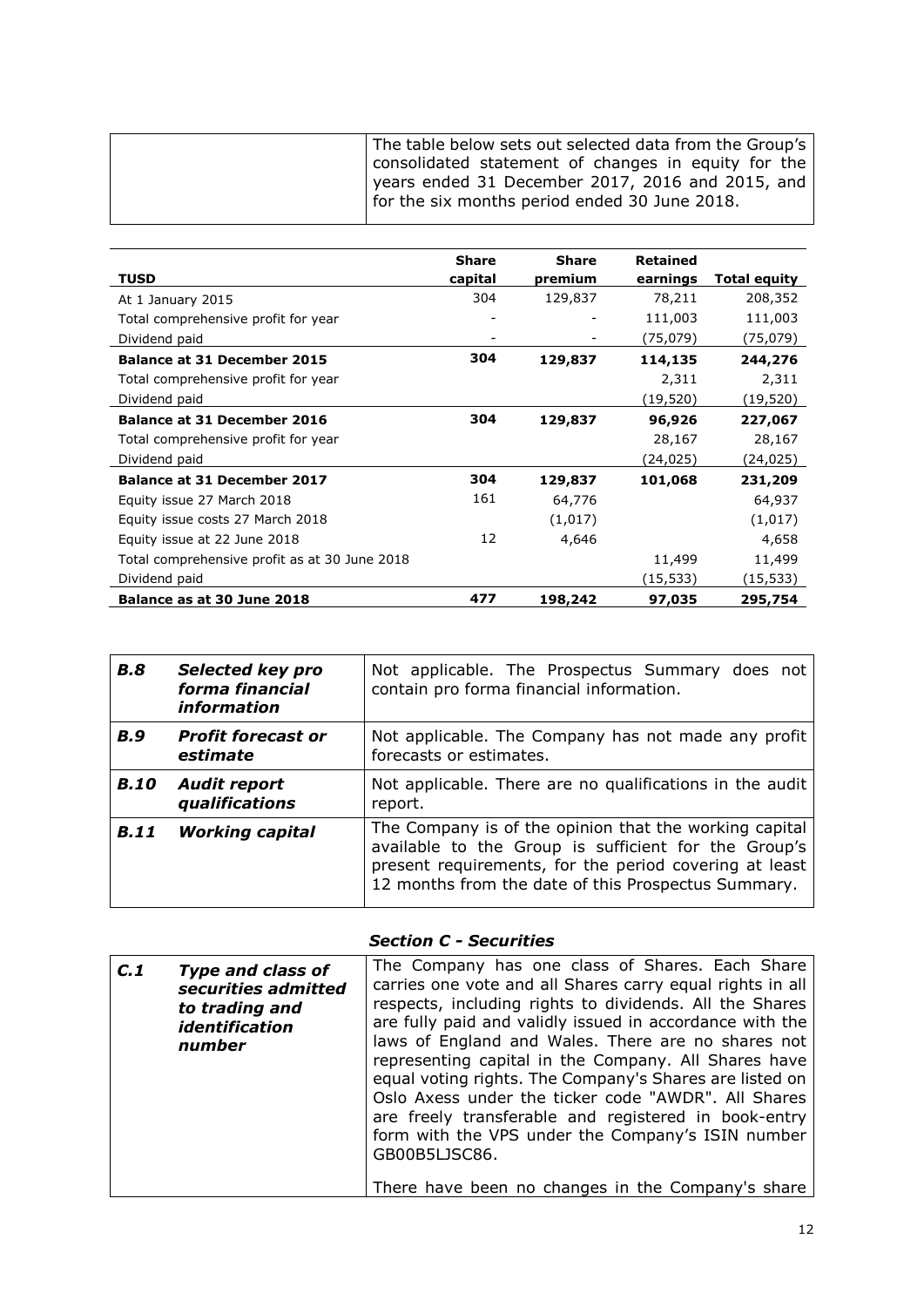|                  |                                             | capital in 2017, 2016 and 2015. On 28 February 2018,<br>the Company announced the completion of the Private<br>Placement which increased the share capital of the<br>Company with GBP 114,400 through the issuance of<br>17,600,00 Shares. On 19 June 2018, the Company<br>announced the completion of the Subsequent Offering<br>which increased the share capital of the Company with<br>GBP 9,100 through the issuance of 1,400,000 Shares.                                                                                         |
|------------------|---------------------------------------------|----------------------------------------------------------------------------------------------------------------------------------------------------------------------------------------------------------------------------------------------------------------------------------------------------------------------------------------------------------------------------------------------------------------------------------------------------------------------------------------------------------------------------------------|
|                  |                                             | The Company's Shares are registered in the UK<br>Companies House with DNB Bank ASA as the sole<br>shareholder and registered electronically in book-entry<br>form in the Norwegian Central Securities Depository<br>(VPS) with DNB Bank ASA as the VPS Registrar.                                                                                                                                                                                                                                                                      |
|                  |                                             | The VPS Registrar is registered as the holder of legal<br>title to the Shares in the register of members which the<br>Company is required to maintain under English law. The<br>VPS Registrar holds all the Shares through the VPS as a<br>nominee on behalf of each investor. The VPS Registrar<br>has registered beneficial interests representing the<br>Shares through the systems of the VPS. These beneficial<br>interests are registered in the VPS under the category<br>of a "share", and is listed and traded on Oslo Axess. |
|                  |                                             | For the purpose of English law, the VPS Registrar will be<br>regarded as the legal owner of the Shares. Investors<br>holding Shares through the VPS must look solely to the<br>VPS Registrar for the payment of dividends, for the<br>exercise of voting rights attaching to the Shares and for<br>all other rights arising in respect of the Shares.                                                                                                                                                                                  |
| C <sub>1</sub> 2 | <b>Currency</b>                             | The Company's Shares have a par value in GBP, which<br>will also be the currency when the Shares are<br>transferred to Oslo Børs.                                                                                                                                                                                                                                                                                                                                                                                                      |
| C.3              | <b>Number of shares</b><br>and par value    | The share capital of the Company is GBP 318,704.75<br>divided into 49,031,500 Shares of a nominal value of<br>GBP 0.0065 each. All Shares are fully paid and issued in<br>accordance with the laws of England and Wales.                                                                                                                                                                                                                                                                                                               |
|                  |                                             | The number of Shares outstanding as of the date of this<br>Prospectus Summary is 49,031,500.                                                                                                                                                                                                                                                                                                                                                                                                                                           |
| C.4              | <b>Rights attached to</b><br>the securities | All Shares in the Company provides equal rights in the<br>Company. Each Share carries one vote and all Shares<br>carry equal rights in all respects, including rights to<br>dividends.                                                                                                                                                                                                                                                                                                                                                 |
|                  |                                             | The Company does not hold any own shares. The<br>Company has no convertible loans outstanding. With the<br>exception of a share option programme described<br>below, there are no securities giving the right to<br>subscribe for additional shares in the Company.                                                                                                                                                                                                                                                                    |
|                  |                                             | A long term incentive plan for the CEO and other key<br>management personnel, with a total limit of up to 4%<br>of the Company's issued share capital was approved at                                                                                                                                                                                                                                                                                                                                                                  |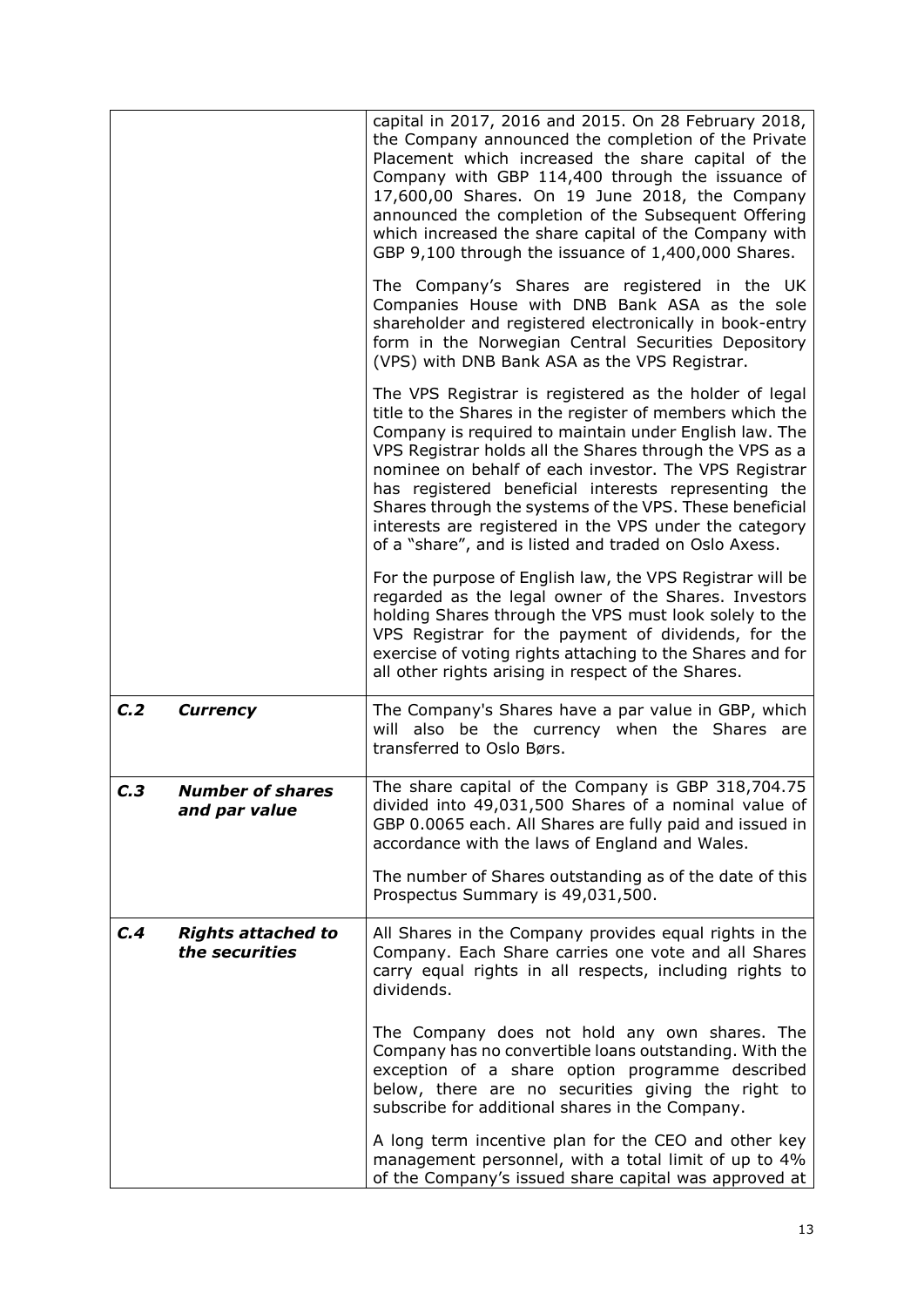|      |                                                | the Annual General Meeting on 26 June 2013. The<br>awards for the years 2010 and 2012 are now fully<br>exercised. There are still outstanding amounts under<br>the 2014, 2015 and 2016 plans. The plan "vests" after<br>three years and the exercise period is five years subject<br>to the employee remaining employed by the Company<br>with the exception of the 2016 plan which "vests" after<br>four years. All share awards are cash settled.<br>The Company is not aware of any shareholders'                                                                                                                                                                                                                                  |
|------|------------------------------------------------|---------------------------------------------------------------------------------------------------------------------------------------------------------------------------------------------------------------------------------------------------------------------------------------------------------------------------------------------------------------------------------------------------------------------------------------------------------------------------------------------------------------------------------------------------------------------------------------------------------------------------------------------------------------------------------------------------------------------------------------|
|      |                                                | agreements in relation to the Shares. No shareholders<br>of the Company are subject to lock-up arrangements on<br>their shares.                                                                                                                                                                                                                                                                                                                                                                                                                                                                                                                                                                                                       |
| C.5  | <b>Restrictions on free</b><br>transferability | All Shares are freely transferable.                                                                                                                                                                                                                                                                                                                                                                                                                                                                                                                                                                                                                                                                                                   |
| C, 6 | <b>Admission to</b><br>trading                 | The Company's Shares have been listed on Oslo Axess<br>since 10 June 2011. The Company applied for a transfer<br>of listing of its Shares from Oslo Axess to Oslo Børs on<br>1 August 2018. The background for the Listing Transfer<br>is to enable better liquidity in and increased interest for<br>the Company's Shares.                                                                                                                                                                                                                                                                                                                                                                                                           |
|      |                                                | The Company's Listing Application was approved by the<br>Board of Directors of Oslo Børs ASA in its meeting on 29<br>August 2018. The first day of trading in the Shares on<br>Oslo Børs will be 4 September 2018. The Shares will be<br>listed on Oslo Børs under the Company's current ticker<br>code "AWDR". As of this date, the Shares are not sought<br>admitted to trading on any other regulated market than<br>Oslo Børs.                                                                                                                                                                                                                                                                                                    |
| C.7  | <b>Dividend policy</b>                         | The Company's intention is to pay quarterly dividends<br>in support of its main objective to maximise returns to<br>shareholders. All of the Company's free cash flow is<br>intended to be distributed subject to maintaining a<br>buffer to support working<br>robust cash<br>capital<br>planned capital expenditure<br>requirements,<br>and<br>uncertain future market prospects. The level of the<br>Company's dividends will be guided by current earnings,<br>market prospects, capital expenditure requirements and<br>investment opportunities. Any future dividends declared<br>will be at the discretion of the Board of Directors and<br>will depend upon the Company's financial condition,<br>earnings and other factors. |
|      |                                                | The Company distributed dividend of USD 0.20 per<br>Share on 22 June 2018. The Shares traded ex-dividend<br>on 22 May 2018 and the record date was 23 May 2018.                                                                                                                                                                                                                                                                                                                                                                                                                                                                                                                                                                       |
|      |                                                | The Board of Directors stated in the Q2 2018 report<br>that, in view of the Companies new building program,<br>including the ordering of one newbuild drilling rig and<br>an agreement for a further three independent rig<br>options, it has decided to suspend the dividend and will                                                                                                                                                                                                                                                                                                                                                                                                                                                |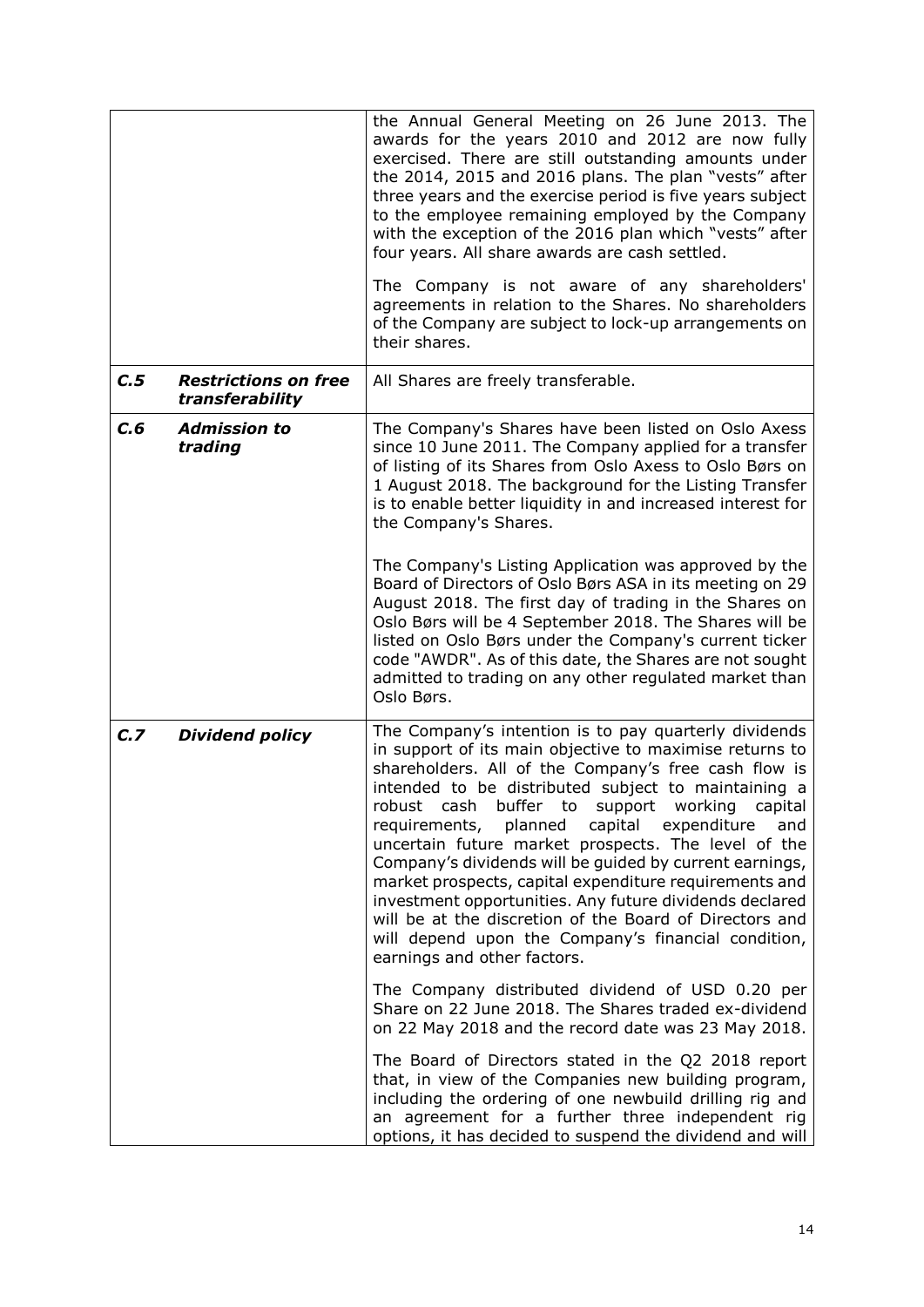## *Section D - Risks*

| D.1<br><b>Key information on</b><br>the key risks that<br>are specific to the<br>issuer or its industry | An investment in the Company and the Shares involves<br>inherent risks. Before making an investment decision<br>with respect to the Shares, investors should carefully<br>consider the risk factors set forth below and all<br>information contained in this Prospectus Summary,<br>including the Audited Financial Statements and related<br>notes. The risks and uncertainties described in this<br>principal known<br>Section D are the<br>risks<br>and<br>uncertainties faced by the Group as of the date hereof<br>that the Company believes are relevant to<br>an<br>investment in the Shares.                                                                                                                                                                                                                                                                        |
|---------------------------------------------------------------------------------------------------------|-----------------------------------------------------------------------------------------------------------------------------------------------------------------------------------------------------------------------------------------------------------------------------------------------------------------------------------------------------------------------------------------------------------------------------------------------------------------------------------------------------------------------------------------------------------------------------------------------------------------------------------------------------------------------------------------------------------------------------------------------------------------------------------------------------------------------------------------------------------------------------|
|                                                                                                         | An investment in the Shares is suitable only for<br>investors who understand the risks associated with this<br>type of investment and who can afford to lose all or part<br>of their investment. The absence of negative past<br>experience associated with a given risk factor does not<br>mean that the risks and uncertainties described in that<br>risk factor are not a genuine potential threat to an<br>investment in the Shares. If any of the following risks<br>were to materialise, individually or together with other<br>circumstances, they could have a material and adverse<br>effect on the Group and/or its business, financial<br>condition, results of operations, cash flows and/or<br>prospects, which could cause a decline in the value and<br>trading price of the Shares, resulting in the loss of all or<br>part of an investment in the Shares. |
|                                                                                                         | The order in which the risks are presented does not<br>reflect the likelihood of their occurrence or the<br>magnitude of their potential impact on the Group's<br>business, financial condition, results of operations, cash<br>flows and/or prospects. The risks mentioned herein<br>could materialise individually or cumulatively. The<br>information in this Section D is as of the date of this<br>Prospectus Summary.                                                                                                                                                                                                                                                                                                                                                                                                                                                 |
|                                                                                                         | Political, regulatory and market risks                                                                                                                                                                                                                                                                                                                                                                                                                                                                                                                                                                                                                                                                                                                                                                                                                                      |
|                                                                                                         | <b>Industry risks</b><br>The offshore contract drilling industry is cyclical and<br>volatile. The Company's business depends on the level<br>of activity of oil exploration, development<br>and<br>production in the North Sea and internationally. The<br>availability of quality drilling prospects, exploration<br>success, relative production costs, the stage of reservoir<br>development,<br>political concerns<br>and<br>regulatory<br>requirements all affect customers' levels of activity and<br>drilling campaigns. Demand for the Company's services<br>may be adversely affected by declines in exploration,<br>development and production activity associated with<br>depressed oil prices. Even the perceived risk of                                                                                                                                       |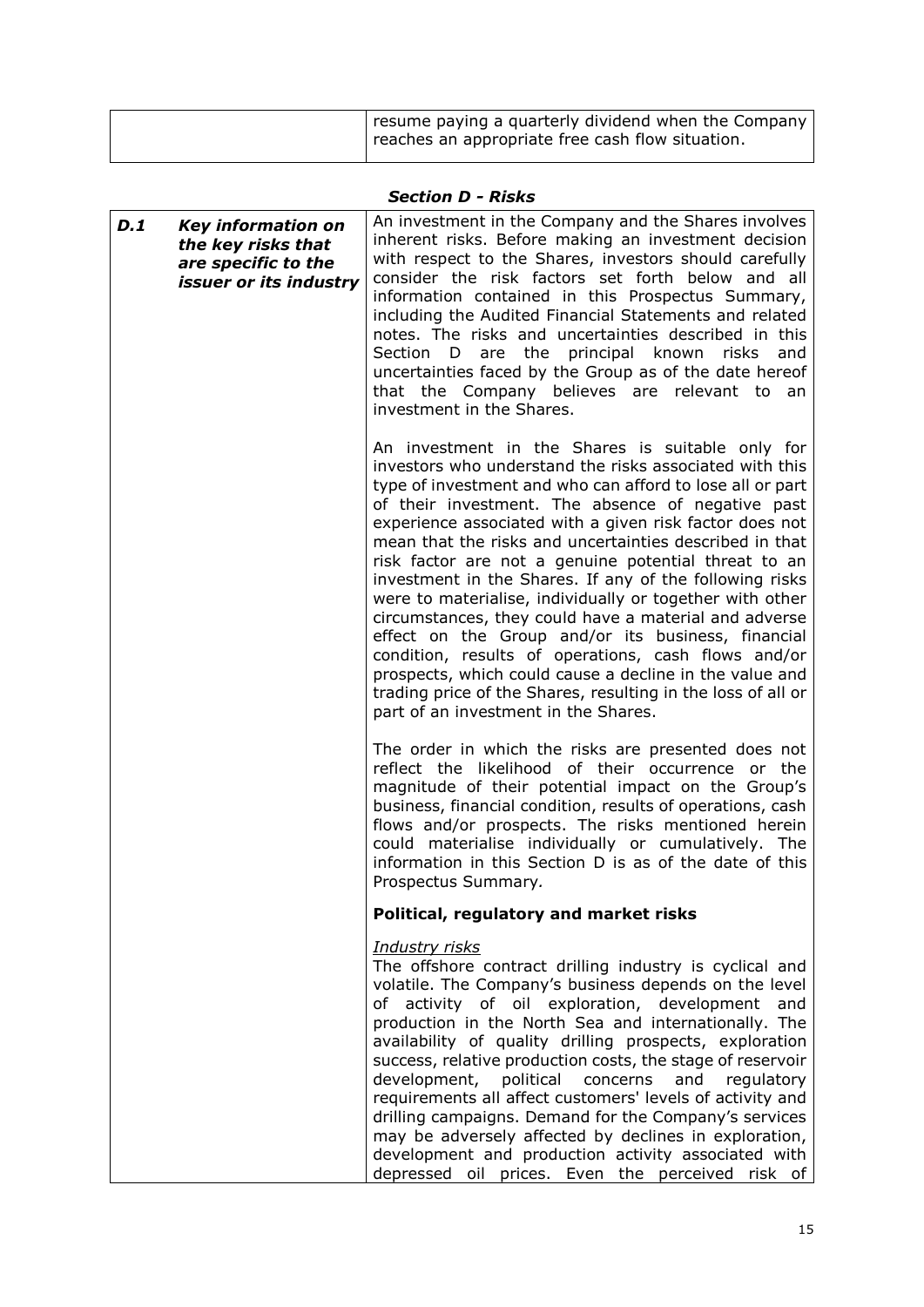depressed oil prices and changes in the UK North Sea tax regime often causes exploration and production companies to reduce their spending.

#### *Commodity prices*

The profitability and cash flow of the Company's operations will be dependent upon the market price of oil and gas, as the Company's customers are mainly oil companies. The price of oil and gas is known to fluctuate. Oil and gas prices are affected by numerous factors beyond the Company's control, including economic and political conditions, levels of supply and demand, the policies of the Organization of Petroleum Exporting Countries (OPEC), the level of production in non-OPEC countries, the cost of exploring for, developing, producing and delivering oil and gas, currency exchange rates and the availability of alternate energy sources and political and military conflicts in oilproducing and other countries. If the price of oil and gas products should drop significantly, this could have a material adverse effect on the Company.

### *Oversupply of rigs*

Utilization rates, which are the number of days a rig actually works divided by the number of days the rig is available for work, and dayrates, which are the contract prices customers pay for rigs per day, are also affected by the total supply of comparable rigs available for service in the geographic markets in which the Company competes. Improvements in demand in a geographic market may cause the Company's competitors to respond by moving competing rigs into the market, thus intensifying price competition. Significant new rig construction could also intensify price competition. In the past, there have been prolonged periods of rig oversupply with correspondingly depressed utilization rates and dayrates largely due to earlier, speculative construction of new rigs. Improvements in dayrates and expectations of longer-term, sustained improvements in utilization rates and dayrates for drilling rigs may lead to construction of new rigs. These increases in the supply of rigs could depress the utilization rates and dayrates for the Company's rigs and materially reduce its revenues and profitability.

#### *Competitors*

The drilling market is highly competitive. Drilling contracts are mostly awarded on a competitive bid basis, with intense price competition frequently being the primary factor determining which qualified contractor is awarded the job. Many of the Company's competitors have significantly larger resources than the Company.

#### *The UK continental shelf*

The Company's drilling units meet the stringent requirements of the UK continental shelf. The mature nature of this region could result in less drilling activity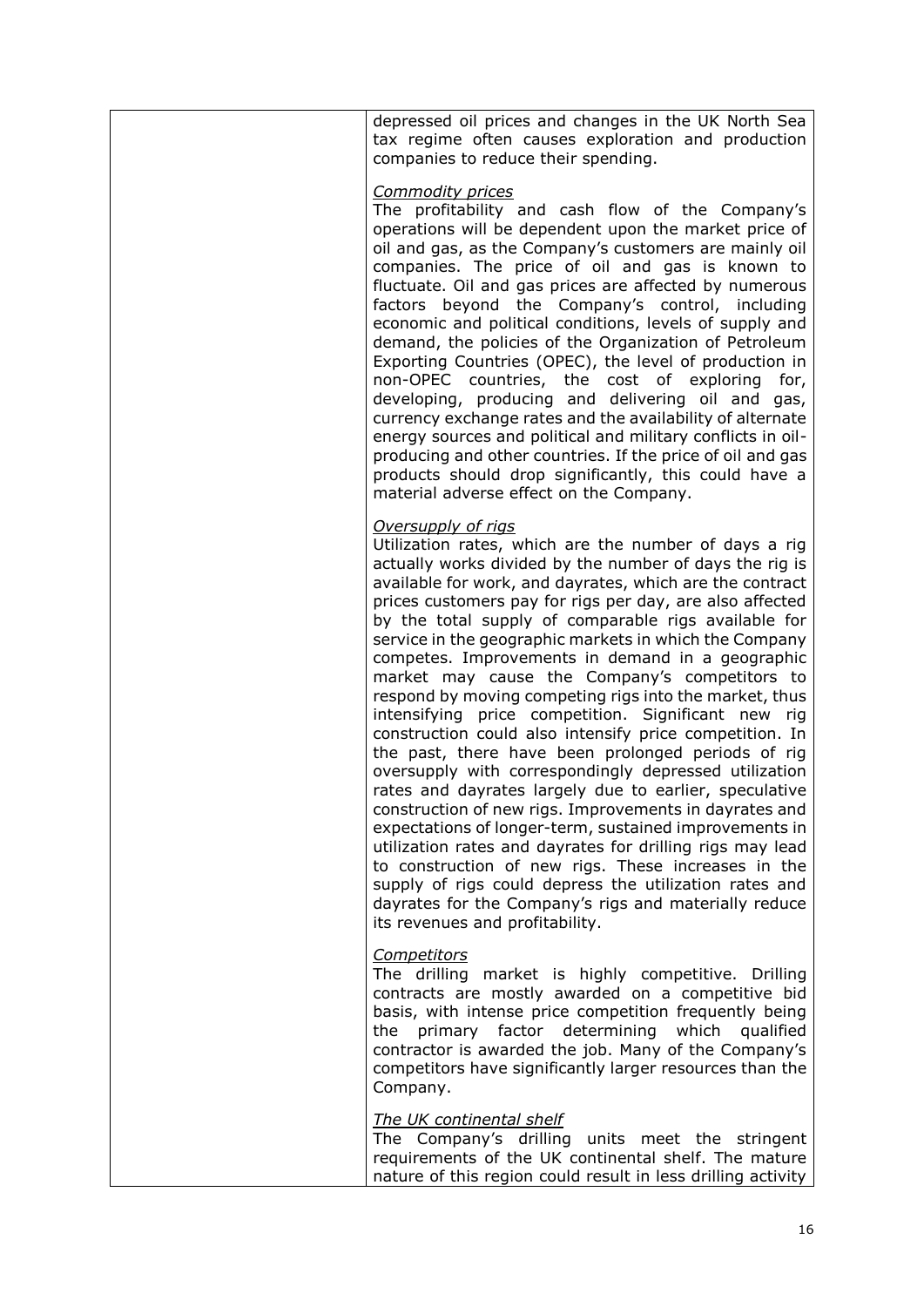| the area, thereby reducing demand for the<br>in<br>Company's services. The UK continental shelf is a<br>mature oil and natural gas production region that has<br>experienced substantial seismic survey and exploration<br>activity for many years. Because a large number of oil<br>and natural gas prospects in this region have already<br>been drilled, additional prospects of sufficient size and<br>quality could be more difficult to identify. Oil and natural<br>gas companies may be unable to obtain financing<br>necessary to drill prospects in this region. The decrease<br>in the size of oil and natural gas prospects, the decrease<br>in production or the failure to obtain such financing may<br>result in reduced drilling activity on the UK continental<br>shelf and reduced demand for Awilco Drilling's services. |
|---------------------------------------------------------------------------------------------------------------------------------------------------------------------------------------------------------------------------------------------------------------------------------------------------------------------------------------------------------------------------------------------------------------------------------------------------------------------------------------------------------------------------------------------------------------------------------------------------------------------------------------------------------------------------------------------------------------------------------------------------------------------------------------------------------------------------------------------|
| Regulations governing operations<br>The Company's services are affected by governmental<br>laws and regulations. The industry in which the<br>Company operates is dependent on demand for services<br>from the oil and gas industry and, accordingly, is<br>indirectly also affected by changing laws and regulations<br>relating to the energy business in general. The laws and<br>regulations affecting the Company's business and<br>services include, among others laws, and regulations<br>relating to;                                                                                                                                                                                                                                                                                                                               |
| Protection of the environment                                                                                                                                                                                                                                                                                                                                                                                                                                                                                                                                                                                                                                                                                                                                                                                                               |
| Quality, health and safety<br>$\bullet$                                                                                                                                                                                                                                                                                                                                                                                                                                                                                                                                                                                                                                                                                                                                                                                                     |
| Import-export quotas, wage and price controls,<br>imposition of trade barriers and other forms of<br>government                                                                                                                                                                                                                                                                                                                                                                                                                                                                                                                                                                                                                                                                                                                             |
| Regulation and economic conditions                                                                                                                                                                                                                                                                                                                                                                                                                                                                                                                                                                                                                                                                                                                                                                                                          |
| Taxation                                                                                                                                                                                                                                                                                                                                                                                                                                                                                                                                                                                                                                                                                                                                                                                                                                    |
| The Company and its customers are required to invest<br>financial and managerial resources to comply with these<br>laws and regulations. The Company cannot predict the<br>future costs of complying with these laws and<br>regulations, and any new laws or regulations could<br>materially increase the Company' expenditures in the<br>future. Existing laws or regulations or adoption of new<br>laws or regulations limiting exploration or production<br>activities by oil and gas companies or imposing more<br>stringent restrictions on such activities could adversely<br>affect the Company by increasing its operating costs,<br>reducing the demand for its services and restricting its<br>ability to operate its drilling units.                                                                                             |
| Risks related to wars and terrorist attacks<br>War, military tension and terrorist attacks have, among<br>other things, caused instability in the world's financial<br>and commercial markets. This has in turn significantly<br>increased political and economic instability in some of<br>the geographic markets in which the Company operates<br>(or may operate in the future) and has contributed to                                                                                                                                                                                                                                                                                                                                                                                                                                   |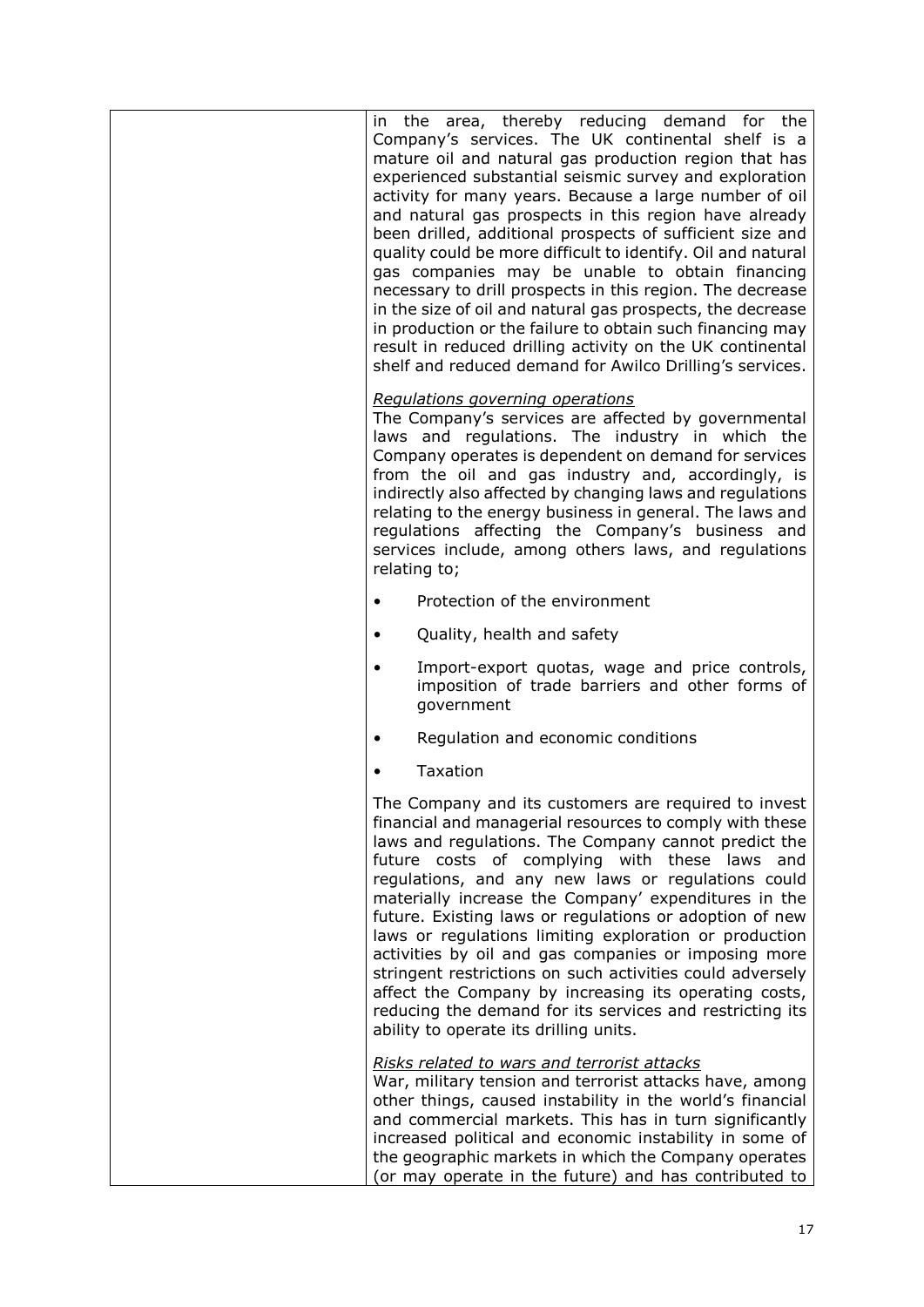high levels of volatility in prices for, among other things, oil and gas. Continuing instability may cause further disruption to financial and commercial markets and contribute to even higher levels of volatility in prices. In addition, acts of terrorism, piracy, sabotage and threats of armed conflicts in or around the various areas in which the Company operates could limit or disrupt the Company's markets and operations, including disruptions from evacuation of personnel, cancellation of contracts or the loss of personnel or assets. Armed conflicts, terrorism, piracy, sabotage and their effects on the Company or markets in which the Company operates may significantly affect the Company's business, financial condition, prospects and results of operations in the future.

### **Financial risks**

### *Liquidity risk*

The Company is dependent upon having access to long term funding. There can be no assurance that the Company may not experience net cash flow shortfalls exceeding the Company's available funding sources nor can there be any assurance that the Company will be able to raise new equity, or arrange new borrowing facilities, on favourable terms and in amounts necessary to conduct its ongoing and future operations, should this be required. Available sources of liquidity or funding for the Company may be affected by general market conditions, such as a downturn in the offshore drilling industry and/or the price of oil.

The Company may not be able to secure new sources of liquidity or funding, should projected or actual liquidity fall below levels the Company requires. The factors giving rise to the Company's liquidity needs could also constrain the ability to replenish the liquidity of the Company. The Company may not have access to funding from banks and other lenders in the amounts or on the terms it may be seeking. These same factors could also impact the ability of the Company's shareholders to provide it with liquidity, and there can be no assurance that the Company could obtain additional shareholder funding. Furthermore, if necessary financing cannot be obtained by the Company on reasonable terms, it may result in excessive dilution to the Company's equity. Future share issues may result in the existing shareholders of the Company sustaining dilution to their relative proportion of the equity in the Company.

Failure to access necessary liquidity could require the Company to scale back its operations, postpone or cancel plans to acquire rigs or could have other materially adverse consequences for its business and its ability to meet its obligations.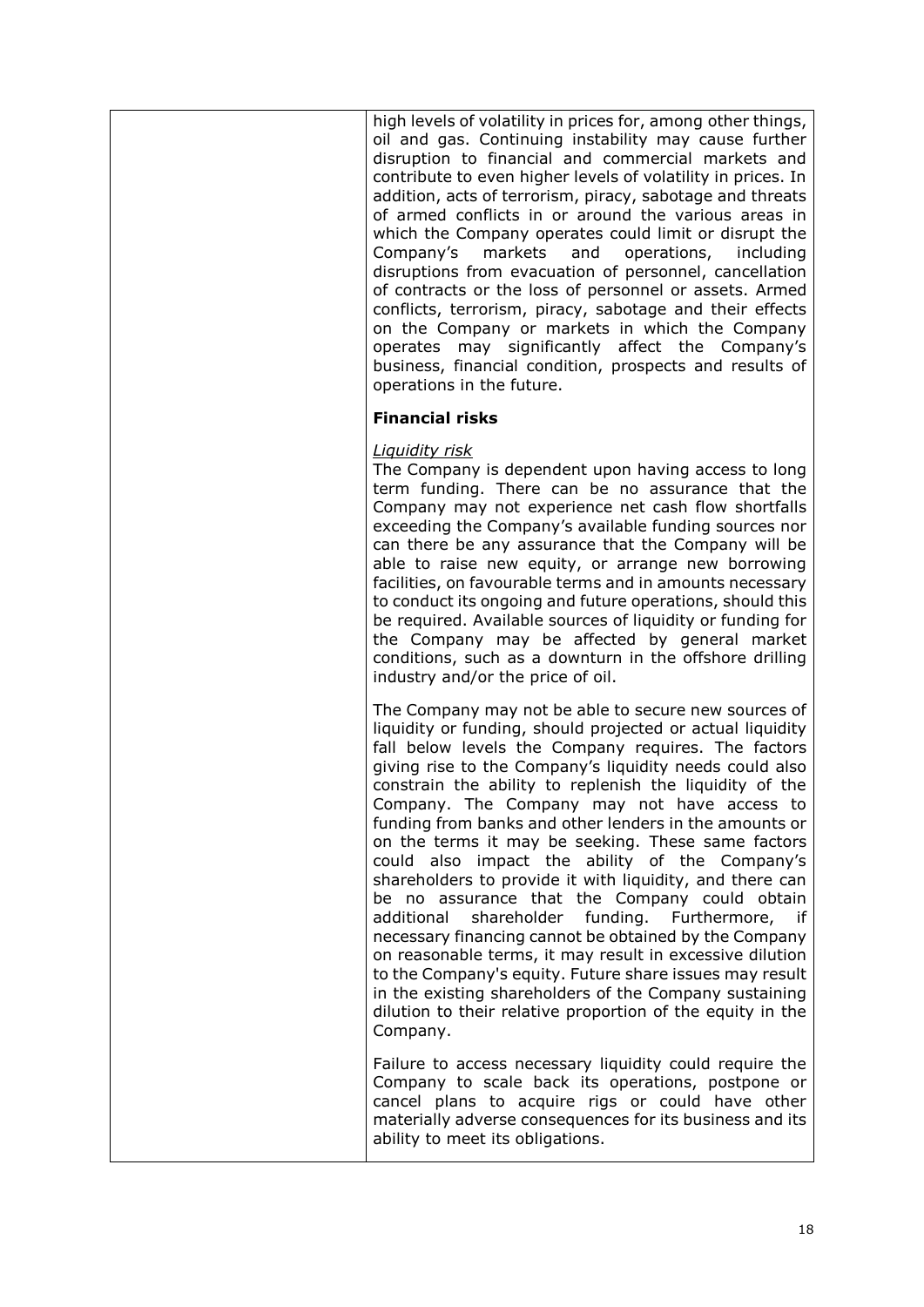| Risks related to newbuild contracts<br>There is a risk that the Company will not be able to raise<br>sufficient capital to finance the newbuild contract or<br>future newbuild contracts it may enter. There can be no<br>assurance that the Company will be able to obtain<br>financing in such large amounts as generally required<br>by newbuild contracts, nor obtaining<br>necessary<br>financing in a timely manner on acceptable terms. The<br>Company's ability to meet the required financing terms<br>of the newbuild contract and future newbuild contracts<br>it may enter into will accordingly depend on the<br>Company's profitability and cash flow of the operations,<br>which may be materially affected by a downturn in the<br>offshore contract drilling industry and the market price<br>of oil and gas, as the Company's customers are mainly<br>oil companies.                                                                                                                                                                     |
|------------------------------------------------------------------------------------------------------------------------------------------------------------------------------------------------------------------------------------------------------------------------------------------------------------------------------------------------------------------------------------------------------------------------------------------------------------------------------------------------------------------------------------------------------------------------------------------------------------------------------------------------------------------------------------------------------------------------------------------------------------------------------------------------------------------------------------------------------------------------------------------------------------------------------------------------------------------------------------------------------------------------------------------------------------|
| Furthermore, the Company's ability to raise sufficient<br>financing may be affected by the Company's ability to<br>secure favourable drilling contracts. In cases where new<br>contracts are entered into at dayrates substantially<br>below the existing dayrates or on terms less favourable<br>compared to existing contracts terms, there is a risk<br>that the Company will not be able to raise the required<br>financing or be forced to raise the financing at higher<br>costs.                                                                                                                                                                                                                                                                                                                                                                                                                                                                                                                                                                    |
| <b>Borrowings and leverage</b><br>As of the date of this Prospectus Summary, the<br>Company does not have any borrowings. However, one<br>can presume that borrowings may be taken on in the<br>future. Borrowings create leverage. To the extent<br>income derived from assets obtained with borrowed<br>funds exceeds the interest and other expenses that the<br>Group will have to pay, the Group's net income will be<br>greater than if borrowings were not made. Conversely,<br>if the income from the assets obtained with borrowed<br>funds is insufficient to cover the cost of such<br>borrowings, the net income of the Group will be less<br>than if borrowings were not made. The Group will<br>borrow only when it is believed that such borrowings will<br>benefit the Group<br>after taking<br>into<br>account<br>considerations such as the costs of the borrowing and<br>the likely returns on the assets purchased with the<br>borrowed monies, but no assurances can be given that<br>the Company will be successful in this respect. |
| Covenants compliance<br>The Company has no debt. Debt financing agreements<br>may however be entered in the future. If the Company<br>is unable to comply with the restrictions and covenants<br>in future debt financing agreements, there could be a<br>default under the terms of those agreements. The<br>Company's ability to comply with restrictions and<br>covenants in future debt financing agreements,<br>including meeting financial ratios and measures, is<br>dependent on its future performance and may be<br>affected by events beyond its control. If a default occurs                                                                                                                                                                                                                                                                                                                                                                                                                                                                   |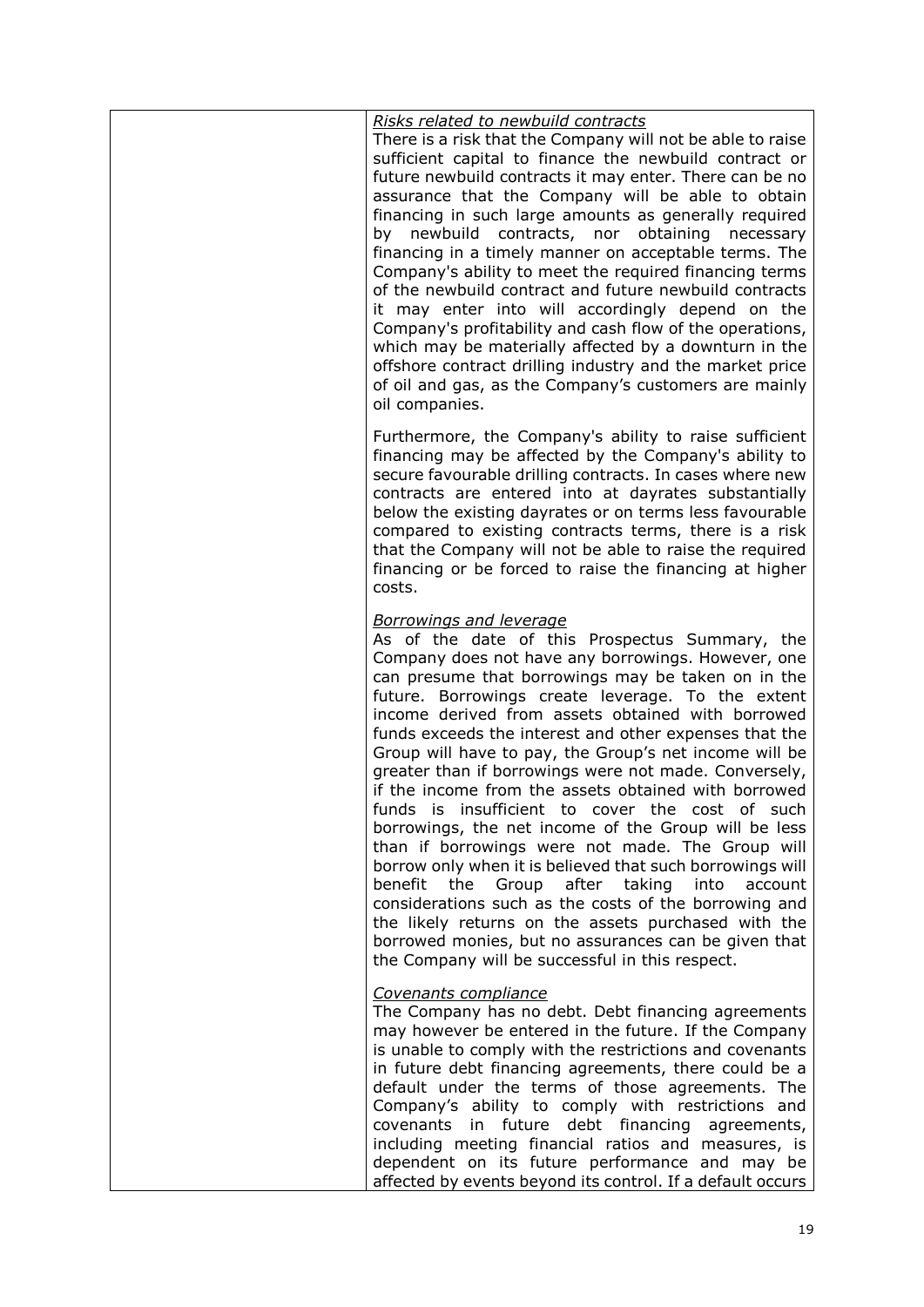| under these agreements, lenders could terminate their<br>commitments to lend or accelerate the outstanding<br>loans and declare all amounts borrowed due and<br>payable. Borrowings under debt arrangements that<br>contain cross-acceleration or cross-default provisions<br>may also be accelerated and become due and payable.<br>If any of these events occur, the Company cannot<br>guarantee that the Company's assets will be sufficient<br>to repay in full all of its outstanding indebtedness, and<br>the Company may be unable to find alternative<br>financing. Even if the Company could obtain alternative<br>financing, that financing might not be on terms that are<br>favourable or acceptable.                                                             |
|-------------------------------------------------------------------------------------------------------------------------------------------------------------------------------------------------------------------------------------------------------------------------------------------------------------------------------------------------------------------------------------------------------------------------------------------------------------------------------------------------------------------------------------------------------------------------------------------------------------------------------------------------------------------------------------------------------------------------------------------------------------------------------|
| <b>Currency fluctuations</b><br>Due to its international operations, the Company may<br>experience currency exchange losses when revenues<br>are received and expenses are paid in nonconvertible<br>currencies or when Awilco Drilling does not hedge an<br>exposure to a foreign currency. The Company may also<br>incur losses as a result of an inability to collect revenues<br>because of a shortage of convertible currency available<br>to the country of operation, controls over currency<br>exchange or controls over the repatriation of income or<br>capital. In order to minimise the exposure to currency<br>fluctuations the Company enters into forward exchange<br>contracts depending on requirements for future non-<br>functional currency expenditures. |
| <b>Operating costs</b><br>Most drilling contracts provide for the payment of a fixed<br>dayrate during periods of operation, and reduced<br>dayrates during periods of other activities. Many of the<br>Company's operating costs are unpredictable and can<br>vary based on events beyond the Company's control.<br>The Company's gross margins will therefore vary over<br>the terms of its contracts. If the Company's costs<br>increase or it encounters unforeseen costs, it may not<br>be able to recover them from its customers, which could<br>adversely affect its financial position, results of<br>operations and cash flows.                                                                                                                                     |
| Counterparty risks<br>The revenues of the Company will depend on the<br>financial position of its customers and also to a certain<br>extent the willingness of these to honour their<br>obligations towards the Company. There can be no<br>guarantees that the financial position of the Company's<br>customers and other contract parties will be sufficient<br>to perform their obligations under the contracts with the<br>Company. Failures by customers or other contract<br>parties to comply with their contracts with the Company<br>might have a significant adverse effect on the revenues<br>and financial position of the Company.                                                                                                                               |
| <u>Tax risks</u><br>The Company<br>conducts<br>its operations<br>through<br>subsidiaries in various countries. Tax laws<br>and                                                                                                                                                                                                                                                                                                                                                                                                                                                                                                                                                                                                                                                |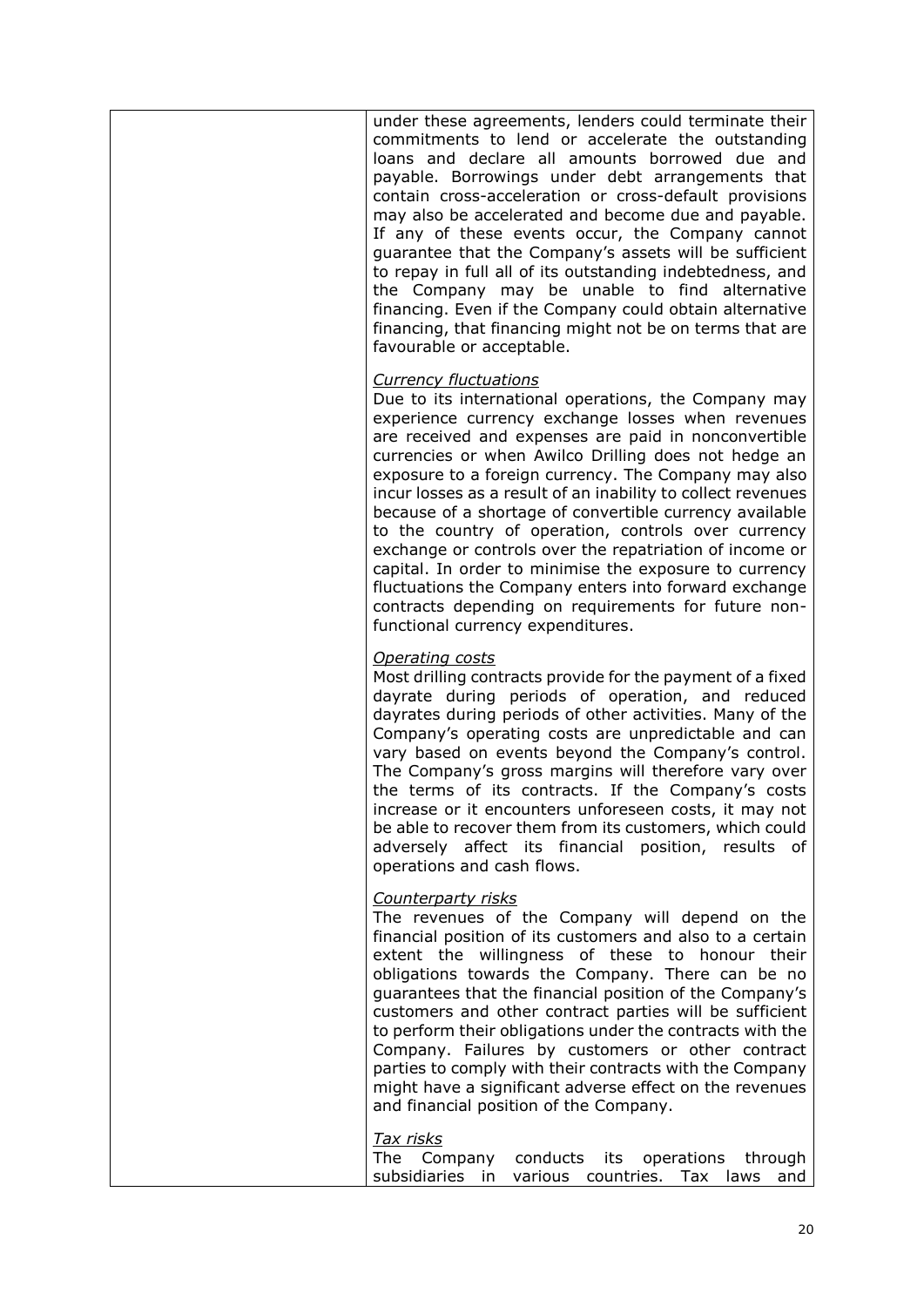| regulations are highly complex and<br>subject to<br>interpretation. Consequently, the Company is subject to<br>changing tax laws, treaties and regulations in and<br>which<br>between countries<br>in<br>it<br>The<br>operates.<br>Company's income tax expense is based upon its<br>interpretation of the tax laws in effect in various<br>countries at the time that the expense was incurred. A<br>change in these tax laws, treaties or regulations, or in<br>the interpretation thereof, which is beyond the<br>Company's control could result in a materially higher tax<br>expense or a higher effective tax rate on the Company's<br>earnings.                                                                                                                                                                                                                                     |
|--------------------------------------------------------------------------------------------------------------------------------------------------------------------------------------------------------------------------------------------------------------------------------------------------------------------------------------------------------------------------------------------------------------------------------------------------------------------------------------------------------------------------------------------------------------------------------------------------------------------------------------------------------------------------------------------------------------------------------------------------------------------------------------------------------------------------------------------------------------------------------------------|
| <b>Operational risks</b>                                                                                                                                                                                                                                                                                                                                                                                                                                                                                                                                                                                                                                                                                                                                                                                                                                                                   |
| Dependence on a limited number of rigs<br>The Company's business is dependent on a limited<br>number of drilling rigs. As of the date of this Prospectus<br>Summary, the Company's fleet consists of two rigs and<br>any operational downtime or any failure to secure<br>employment at satisfactory rates will affect its results<br>more significantly than for a company with a larger<br>fleet. Significant operational downtime may result from<br>key capital equipment being lost or damaged.<br>Furthermore, frequent rig mobilizations could be<br>disruptive to the Company's financial results if it<br>experiences delays due to adverse weather, third party<br>services or physical damage to its rigs. To compensate<br>for above risks the Company may arrange Loss of Hire<br>insurance that on certain conditions and for a defined<br>period provides alternative hire. |
| Dependence on charter contracts and employment of<br><u>rigs</u><br>The Company's rig WilPhoenix was on charter until the<br>end of the first quarter of 2018. From the beginning of<br>May 2018 and until the date of this Prospectus<br>Summary, WilPhoenix has been warm stacked, but the<br>rig will be on charter from early September 2018 until<br>about November 2019. The Company's rig WilHunter is<br>currently cold stacked. The Company's ability to obtain<br>new contracts will depend on the prevailing market<br>conditions. In cases where the Company is not able to<br>obtain new contracts in direct continuation, or where<br>new contracts are entered into at dayrates substantially<br>below the existing dayrates or on terms less favourable<br>compared to existing contracts terms, the Company's<br>revenues and profitability could be adversely affected.  |
| As further described above, the Company entered into<br>a contract with Keppel FELS shipyard in Singapore for<br>the building of a new semi-submersible drilling rig on 9<br>March 2018 with a total cost of approximately USD 425<br>million and expected delivery during the first quarter of<br>2021. The delivery and the condition of the rig may be<br>affected by several risks beyond the Company's control.<br>There is a risk that the shipyard will not be able to<br>deliver the rig as scheduled or that the total cost for the                                                                                                                                                                                                                                                                                                                                               |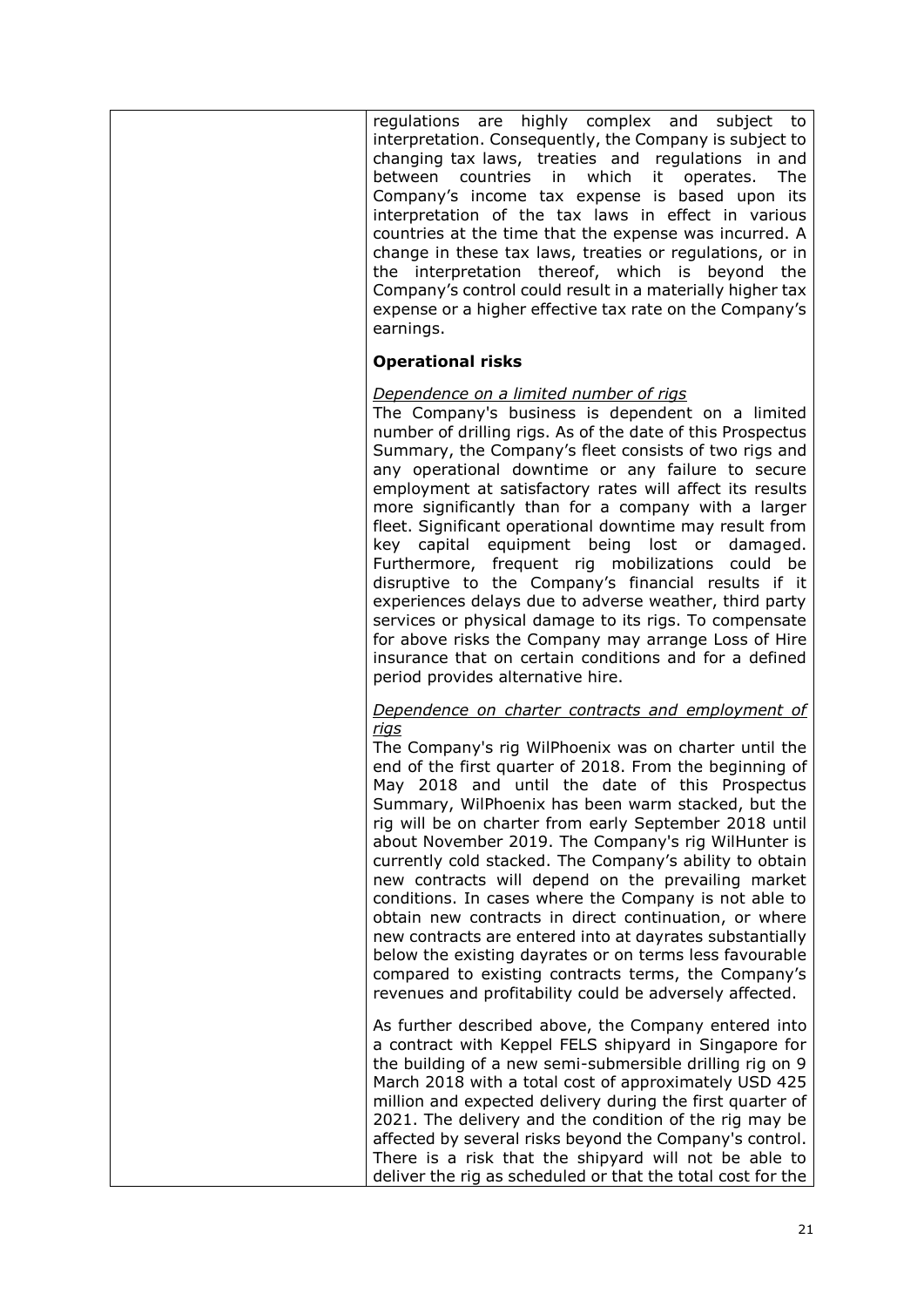| Compliance with<br>safety and other drilling                                                                                                                                                          | rig will increase. Any delay in the delivery or increased<br>cost may adversely affect the Company's revenues and<br>profitability. Furthermore, the Company may not be<br>able to supervise the shipyard and the shipyard's<br>construction of the rig adquately. As a result, there can<br>be no assurance that the rig will be delivered in the<br>technical condition assumed by the Company and<br>damages or defects to the rig may be discovered after<br>the delivery. There is a risk that particular unforseen<br>technical problems or deficiencies may occur on the rig,<br>and any operational problem may lead to unexpectedly<br>high operating costs and/or lost earnings, which may<br>have a material adverse effect on the Company.                                                                                                                                                                                                                                                                                                                                                                                                                                                                                                                                                                                                                        |
|-------------------------------------------------------------------------------------------------------------------------------------------------------------------------------------------------------|-------------------------------------------------------------------------------------------------------------------------------------------------------------------------------------------------------------------------------------------------------------------------------------------------------------------------------------------------------------------------------------------------------------------------------------------------------------------------------------------------------------------------------------------------------------------------------------------------------------------------------------------------------------------------------------------------------------------------------------------------------------------------------------------------------------------------------------------------------------------------------------------------------------------------------------------------------------------------------------------------------------------------------------------------------------------------------------------------------------------------------------------------------------------------------------------------------------------------------------------------------------------------------------------------------------------------------------------------------------------------------|
| effective<br>Norwegian<br>organization<br>for<br>an<br>management of the rig, which may affect<br>Company's operating results.                                                                        | rig<br>requirements imposed by industry requirements or<br>regulations, among other, may be costly and could<br>reduce the Company's net cash flows and net income.<br>Furthermore, the market value of the rig and any future<br>rigs the Company may acquire may descrease which<br>could cause the Company to incur losses if the Company<br>decides to sell the rigs. The Company may also not be<br>able to secure employment for the rig at satisfactory<br>level and at acceptable day rates, or be able to establish<br>the<br>the                                                                                                                                                                                                                                                                                                                                                                                                                                                                                                                                                                                                                                                                                                                                                                                                                                    |
| Operating hazards<br>heavy equipment<br>and<br>exposure<br>to<br>Operations may also be suspended<br>services, or personnel shortages.<br>or<br>insurance, will prove compensation in such instances. | The Company's operations are subject to hazards<br>inherent in the drilling industry, such as blowouts, loss<br>of well control, lost or stuck drill strings, equipment<br>defects, craterings, fires, explosions and pollution.<br>Contract drilling and well servicing require the use of<br>hazardous<br>conditions, which may subject the Company to liability<br>claims by employees, customers and third parties.<br>These hazards can cause personal injury or loss of life,<br>severe damage to or destruction of property and<br>equipment, pollution or environmental damage, claims<br>by third parties or customers and suspension of<br>operations. The operation of the Company's drilling<br>units is also subject to hazards inherent in marine<br>operations, either while on-site or during mobilisation,<br>such as capsizing, sinking, grounding, collision, damage<br>from severe weather and marine life infestations.<br>because of<br>machinery breakdowns, abnormal drilling conditions,<br>and failure of subcontractors to perform or supply goods<br>Insurance<br>coverage, both Loss of Hire and Hull and Machinery<br>The Company's insurance policies and contractual rights<br>to indemnity are based on the established industry<br>standard "knock-for-knock" principles. However, they<br>may not adequately cover losses, and the Company |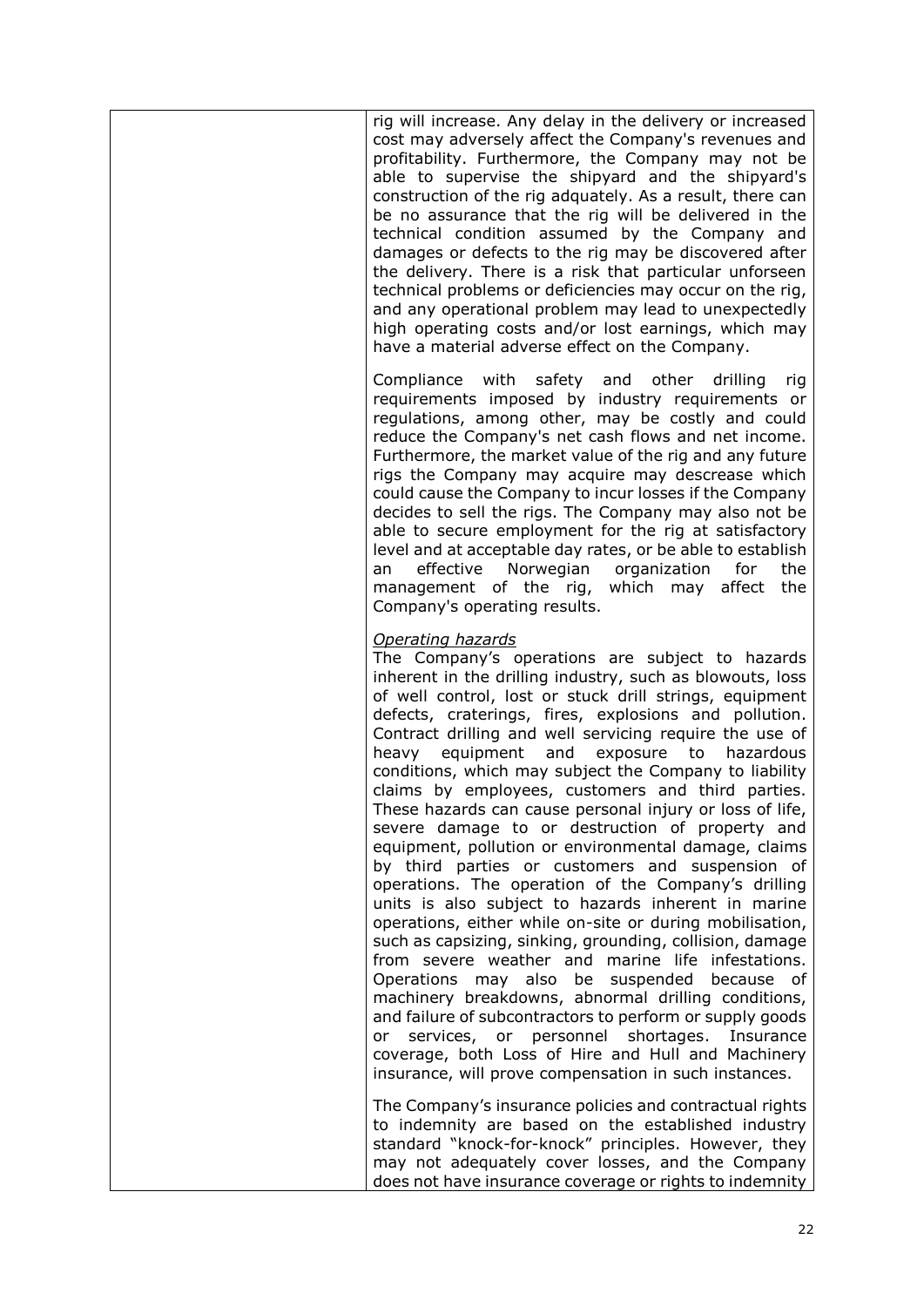| for all risks. The Company currently maintains insurance<br>coverage for property damage, occupational injury and<br>illness, and general and marine third-party liabilities.<br>Pollution and environmental risks are generally not<br>totally insurable. As of the date of this Prospectus<br>Summary, the Company's drilling units, WilHunter and<br>WilPhoenix, are covered by existing insurance policies.                                                                                                                                                                                                                                                                                                                                                                                                                                                                           |
|-------------------------------------------------------------------------------------------------------------------------------------------------------------------------------------------------------------------------------------------------------------------------------------------------------------------------------------------------------------------------------------------------------------------------------------------------------------------------------------------------------------------------------------------------------------------------------------------------------------------------------------------------------------------------------------------------------------------------------------------------------------------------------------------------------------------------------------------------------------------------------------------|
| The Company has adequate insurance coverage<br>relevant for its envisaged operations. However, in all<br>situations it will not provide sufficient funds to protect<br>the Company from all liabilities that could result from its<br>drilling operations. The amount of the Company's<br>insurance cover may be less than the related impact on<br>enterprise value after a loss. The Company's coverage<br>includes policy limits. As a result, the Company retain<br>the risk for any losses in excess of these limits. Any such<br>lack of reimbursement may cause the Company to incur<br>substantial costs. In addition, the Company could decide<br>to retain substantially more risk through self-insurance<br>in the future. Moreover, no assurance can be made that<br>the Company has, or will be able to maintain in the<br>future, adequate insurance against certain risks. |
| If a significant accident or other event occurs and is not<br>fully covered by the Company's insurance or any<br>enforceable or recoverable indemnity from a client, it<br>could adversely affect the Company's consolidated<br>statement of financial position, results of operations or<br>cash flows.                                                                                                                                                                                                                                                                                                                                                                                                                                                                                                                                                                                  |
| Technological developments<br>The market for the Company's services is characterised<br>by continual and rapid technological developments that<br>have resulted in, and will likely continue to result in,<br>substantial improvements in equipment functions and<br>performance. As a result, the Company's future success<br>and profitability will be dependent in part upon its ability<br>to:                                                                                                                                                                                                                                                                                                                                                                                                                                                                                        |
| Improve existing services and related equipment                                                                                                                                                                                                                                                                                                                                                                                                                                                                                                                                                                                                                                                                                                                                                                                                                                           |
| Address the increasingly sophisticated needs of<br>its customers                                                                                                                                                                                                                                                                                                                                                                                                                                                                                                                                                                                                                                                                                                                                                                                                                          |
| Anticipate changes in technology and industry<br>standards and respond to technological<br>developments on a timely basis                                                                                                                                                                                                                                                                                                                                                                                                                                                                                                                                                                                                                                                                                                                                                                 |
| If the Company is not successful in acquiring new<br>equipment or upgrading its existing equipment on a<br>timely and cost effective basis in response to<br>technological developments or changes in standards in<br>the industry, this could have a material adverse effect<br>on the Company's business.                                                                                                                                                                                                                                                                                                                                                                                                                                                                                                                                                                               |
| <b>Environmental risks</b><br>The Company's operations are subject to regulations                                                                                                                                                                                                                                                                                                                                                                                                                                                                                                                                                                                                                                                                                                                                                                                                         |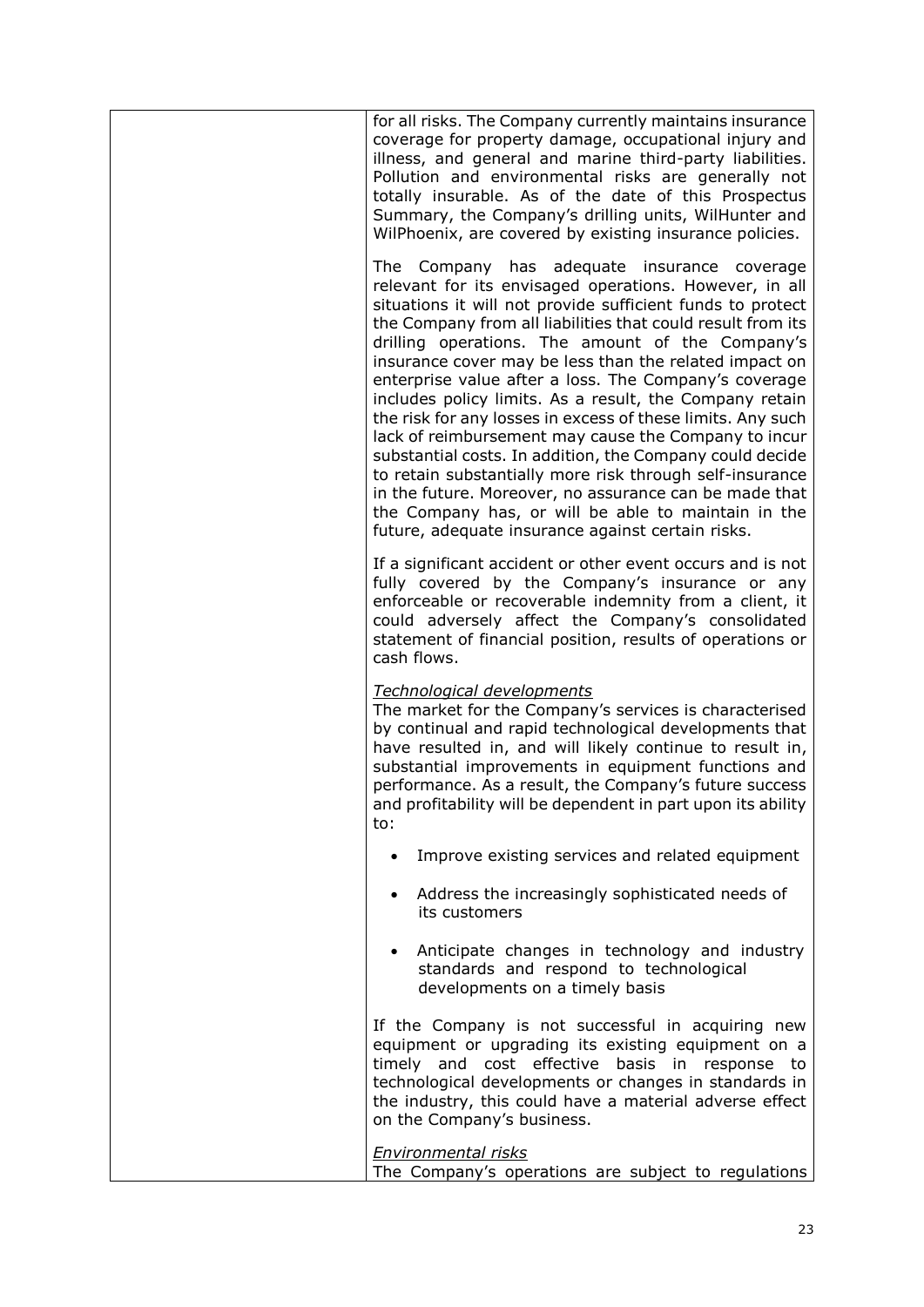| controlling the discharge of materials into the<br>environment, requiring removal and clean-up of<br>materials that may harm the environment or otherwise<br>relating to the protection of the environment. As an<br>operator of mobile drilling units the Company may be<br>liable (under applicable laws and regulations or<br>contractually) for damages and costs incurred in<br>connection with spills of oil and other chemicals and<br>substances related to its operations, and the Company<br>may also be subject to significant fines in connection<br>with spills.                                                                                                                                                                                                                                                                                                                                                                                                                                                                                                                                                                                                                                                                                                                                                        |
|--------------------------------------------------------------------------------------------------------------------------------------------------------------------------------------------------------------------------------------------------------------------------------------------------------------------------------------------------------------------------------------------------------------------------------------------------------------------------------------------------------------------------------------------------------------------------------------------------------------------------------------------------------------------------------------------------------------------------------------------------------------------------------------------------------------------------------------------------------------------------------------------------------------------------------------------------------------------------------------------------------------------------------------------------------------------------------------------------------------------------------------------------------------------------------------------------------------------------------------------------------------------------------------------------------------------------------------|
| Laws and regulations protecting the environment have<br>become more stringent in recent years, and may in<br>some cases impose strict liability, rendering a person<br>liable for environmental damage without regard to<br>negligence. These laws and regulations may expose the<br>Company to liability for the conduct of or conditions<br>caused by others, or for acts that were in compliance<br>with all applicable laws at the time they were performed.<br>The application of these requirements or the adoption<br>of new requirements could have a material adverse<br>effect on the Company's financial position, results of<br>operations or cash flows. The Company may be able to<br>obtain some degree of contractual indemnification<br>pursuant to which its clients agree to protect, hold<br>harmless and indemnify against liability for pollution,<br>well and environmental damage; however, there is no<br>assurance that the Company can obtain<br>such<br>indemnities in all of its contracts or that, in the event of<br>extensive pollution and environmental damage, its<br>clients would have the financial capability or the<br>willingness to fulfil their contractual obligations. Also,<br>these indemnities may be held to be unenforceable as a<br>result of public policy or for other reasons. |
| <u>The Company may assume substantial liabilities</u><br>Contracts in the offshore sector require high standards<br>of safety, and it is important to note that all offshore<br>contracts are associated with considerable risks and<br>responsibilities. These include technical, operational,<br>commercial and political risks, and it is impossible to<br>insure against all the types of risk and liabilities<br>mentioned. For instance, under some contracts the<br>Company may have liability for losses caused by its own<br>gross negligence or wilful misconduct.                                                                                                                                                                                                                                                                                                                                                                                                                                                                                                                                                                                                                                                                                                                                                         |
| Risks related to upgrading of rigs<br>While the Company believes that its rigs are in a good<br>condition, the rigs will periodically need to undergo<br>repairs or upgrading. The timing and costs of repairs on<br>rigs are difficult to predict with certainty and may be<br>substantial. Many of these expenses, such as dry-<br>docking and certain repairs for normal wear and tear,<br>are typically not covered by insurance. Large repair<br>expenses could decrease the Company's profits. In<br>addition, repair time means a loss of revenue.                                                                                                                                                                                                                                                                                                                                                                                                                                                                                                                                                                                                                                                                                                                                                                            |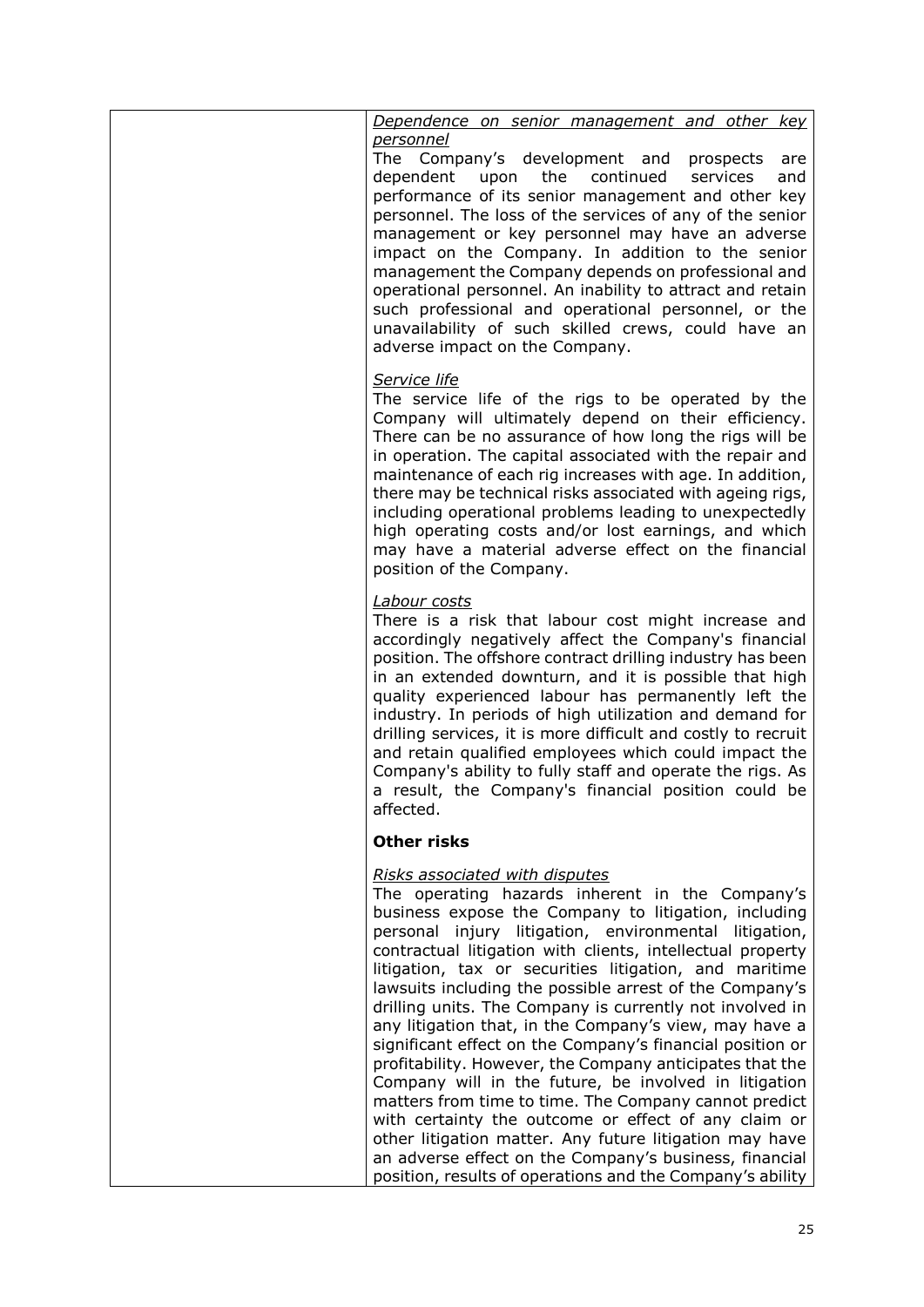|                                                                                                    | to pay dividends, because of potential negative<br>outcomes, the costs associated with prosecuting or<br>defending such lawsuits, and the diversion<br>of<br>management's attention to these matters.<br>Requisition or arrest of assets<br>The Company's rigs could be requisitioned by a<br>government in the case of war or other emergencies or<br>become subject to arrest. This could significantly and                                                                                                                                                                                                                                                                                                                                                                                                                                                                                                                                                                                                                                                                                                                                                                                                                                                                                                                                                                                                                                                                                                                                                                                                                                                                                                                                                                                                                                              |
|----------------------------------------------------------------------------------------------------|------------------------------------------------------------------------------------------------------------------------------------------------------------------------------------------------------------------------------------------------------------------------------------------------------------------------------------------------------------------------------------------------------------------------------------------------------------------------------------------------------------------------------------------------------------------------------------------------------------------------------------------------------------------------------------------------------------------------------------------------------------------------------------------------------------------------------------------------------------------------------------------------------------------------------------------------------------------------------------------------------------------------------------------------------------------------------------------------------------------------------------------------------------------------------------------------------------------------------------------------------------------------------------------------------------------------------------------------------------------------------------------------------------------------------------------------------------------------------------------------------------------------------------------------------------------------------------------------------------------------------------------------------------------------------------------------------------------------------------------------------------------------------------------------------------------------------------------------------------|
|                                                                                                    | adversely affect the earnings of the Company as well as<br>the Company's liquidity.<br>Risks relating to group structure<br>Awilco Drilling is a holding company and does not<br>conduct any business operations of its own. The<br>Company's principal assets are the equity interests it<br>owns in its operating subsidiaries, either directly or<br>indirectly. As a result, the Company is dependent upon<br>cash dividends, distributions or other transfers it<br>receives from its subsidiaries to repay any debt it may<br>incur, and to meet its other obligations. The ability of<br>the Company's subsidiaries to pay dividends and make<br>payments to the Company will depend on their<br>operating results and may be restricted by, among other<br>things, applicable corporate, tax and other laws and<br>regulations and agreements of those subsidiaries. For<br>example, the corporate laws of some jurisdictions<br>prohibit the payment of dividends by any subsidiary<br>unless the subsidiary has a capital surplus or net profits<br>in the current or immediately preceding fiscal year.<br>Payments or distributions from the<br>Company's<br>subsidiaries could also be subject to restrictions on<br>dividends or repatriation of earnings under applicable<br>local law, and monetary transfer restrictions in the<br>jurisdictions in which the Company's subsidiaries<br>operate. The Company's subsidiaries are separate and<br>distinct legal entities. Any right that the Company has<br>to receive any assets of or distributions from any<br>subsidiary upon the bankruptcy, dissolution, liquidation<br>or reorganization of such subsidiary, or to realize<br>proceeds from the sale of the assets of any subsidiary,<br>will be junior to the claims of that subsidiary's creditors,<br>including trade creditors. |
| D.3<br><b>Key information on</b><br>the key risks that<br>are specific to the<br><b>securities</b> | Risks related to the VPS registration<br>The Company's sole shareholder for purpose of UK law<br>is DNB Bank ASA, and any person trading in the<br>Company's shares does so in reliance on the Company's<br>registrar agreement with DNB Bank ASA. DNB Bank<br>ASA, as VPS Registrar, is registered as the legal owner<br>of the Shares in the register of members which the<br>Company is required to maintain pursuant to English<br>law. In the event that the agreement with the VPS<br>Registrar is terminated, there can be no assurance that<br>the Company will enter into a replacement agreement<br>on substantially the same terms or at all.                                                                                                                                                                                                                                                                                                                                                                                                                                                                                                                                                                                                                                                                                                                                                                                                                                                                                                                                                                                                                                                                                                                                                                                                   |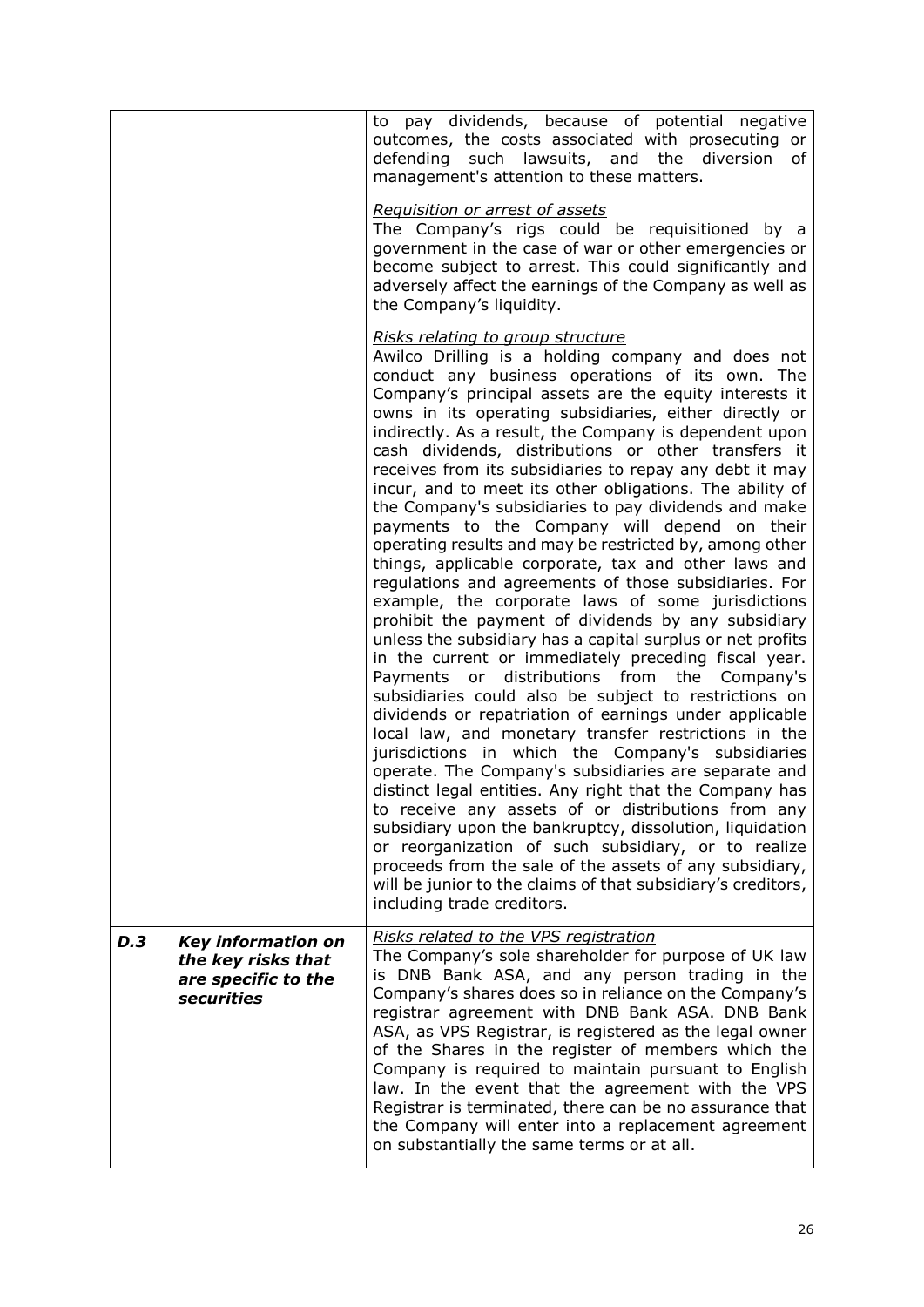| For the purpose of English law, the VPS Registrar is<br>regarded as the owner of the Shares. The beneficial<br>owners of the Shares must look solely to the VPS<br>Registrar for exercising any shareholder interest in the<br>Company, including receiving payment of dividends and<br>exercising voting rights.                                                                                                                                                                                                                                                                                                              |
|--------------------------------------------------------------------------------------------------------------------------------------------------------------------------------------------------------------------------------------------------------------------------------------------------------------------------------------------------------------------------------------------------------------------------------------------------------------------------------------------------------------------------------------------------------------------------------------------------------------------------------|
| Volatility of the share price<br>The trading price of the Shares could fluctuate<br>significantly in response to quarterly variations in<br>operating results, adverse business developments,<br>interest rates, changes in financial estimates by<br>securities analysts, matters announced in respect of<br>major customers or competitors, changes to the<br>regulatory environment in which the Company<br>operates, or a variety of other factors outside the<br>control of the Company.                                                                                                                                  |
| The market price of the Shares could also decline due<br>to sales of a large number of the Shares in the market<br>or the perception that such sales could occur. Such sales<br>could also make it more difficult for the Company to<br>offer equity securities in the future at a time and at a<br>price that are deemed appropriate.                                                                                                                                                                                                                                                                                         |
| Risks related to issuance of Shares<br>It is possible that the Company may in the future decide<br>to offer additional Shares or other securities in order to<br>finance new capital-intensive projects, in connection<br>with unanticipated liabilities or expenses or for any<br>other purposes. Any such additional offering could<br>reduce the proportionate ownership and voting interests<br>of holders of Shares, as well as the earnings per Share<br>and the net asset value per Share of the Company, and<br>any offering by the Company could have a material<br>adverse effect on the market price of the Shares. |
| <b>Transfer restrictions</b><br>The Shares have not been registered under the US<br>Securities Act or any US state securities laws or any<br>other jurisdiction outside of Norway and are not<br>expected to be registered in the future. As such, the<br>Shares may not be offered or sold except pursuant to<br>an exemption from the registration requirements of the<br>US Securities Act and applicable securities laws. In<br>addition, there can be no assurances that shareholders<br>residing or domiciled in the United States will be able to<br>participate in future capital increases or rights offerings.       |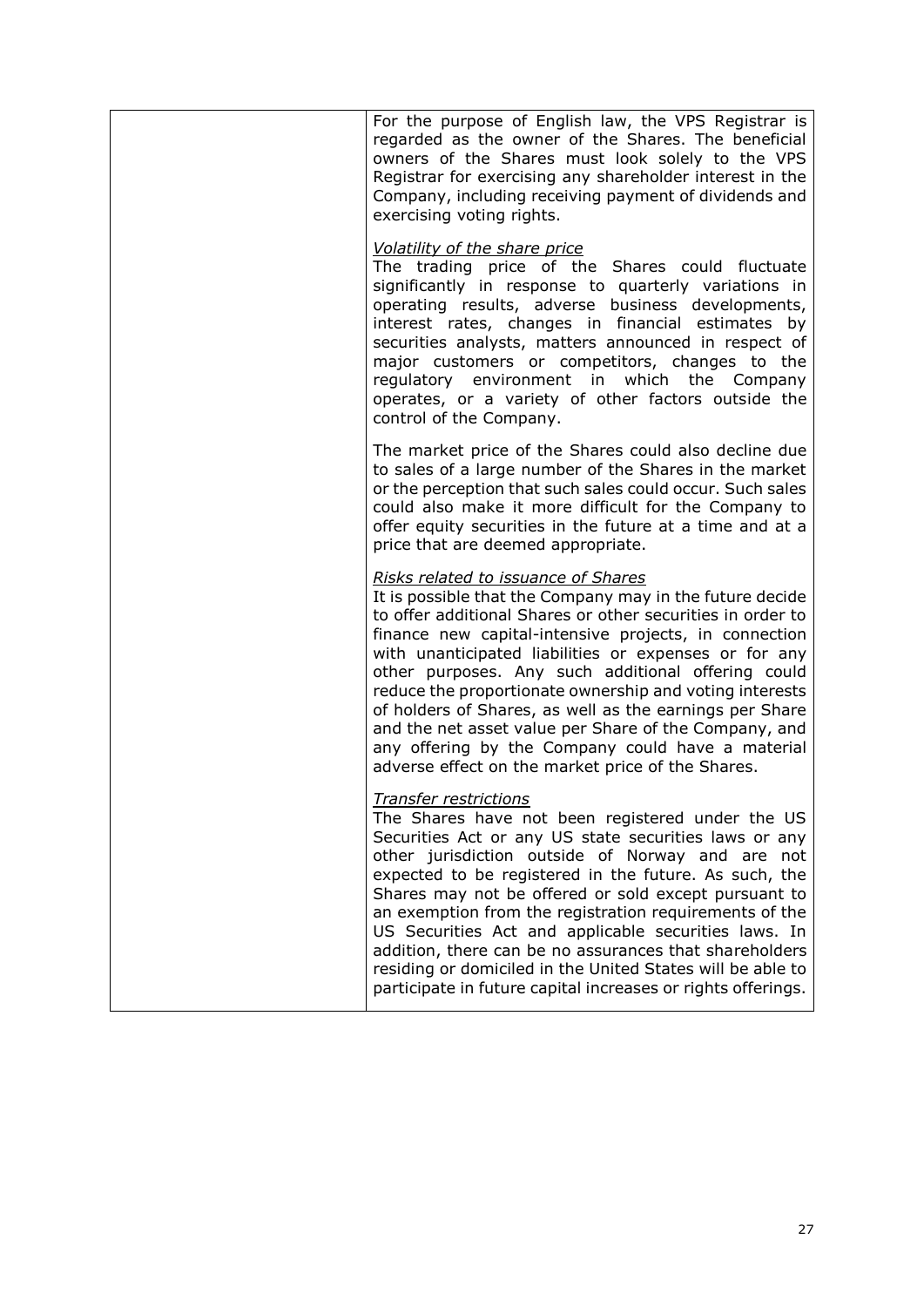### **2. RESPONSIBILITY FOR THE PROSPECTUS SUMMARY**

This Prospectus Summary has been prepared by Awilco Drilling Plc to provide information in connection with the Listing Transfer.

The Board of Directors of Awilco Drilling Plc accepts responsibility for the information contained in this Prospectus Summary. The members of the Board of Directors confirm that, after having taken all reasonable care to ensure that such is the case, the information contained in this Prospectus Summary is, to the best of their knowledge, in accordance with the facts and contains no omissions likely to affect its import.

3 September 2018

The Board of Directors of Awilco Drilling Plc

Sigurd E. Thorvildsen *Chairman*

Henrik Fougner *Board member*

Daniel Gold *Board member*

John Simpson *Board member*

Synne Syrrist *Board member* Jon Oliver Bryce *Board member*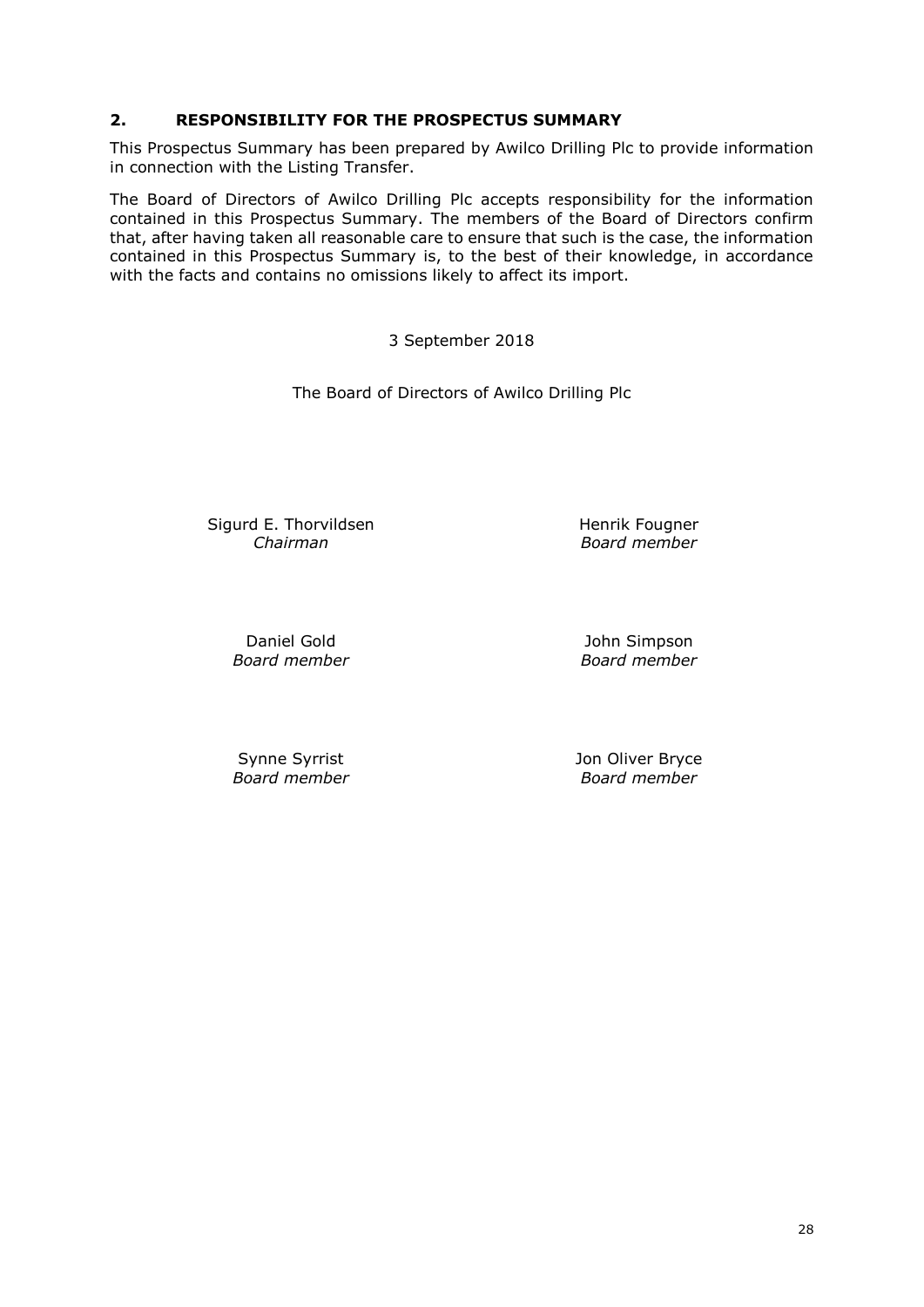# **3. DEFINITIONS AND GLOSSARY**

The following definitions and glossary apply in this Prospectus unless otherwise dictated by the context, including the foregoing pages of this Prospectus.

| <b>Audited Financial</b><br><b>Statements</b> | The Company's audited consolidated financial statements<br>as of, and for the years ended, 31 December 2017, 2016<br>and 2015.  |
|-----------------------------------------------|---------------------------------------------------------------------------------------------------------------------------------|
| <b>Awilco Drilling</b>                        | Awilco Drilling Plc or the Company.                                                                                             |
| Awilco Drilling Plc                           | The Company.                                                                                                                    |
| Awilhelmsen                                   | Awilhelmsen Offshore AS.                                                                                                        |
| Board or Board of<br>Directors                | The board of directors of the Company.                                                                                          |
| The Company                                   | Awilco Drilling Plc.                                                                                                            |
| EU                                            | The European Union.                                                                                                             |
| <b>General Meeting</b>                        | The Company's general meeting of shareholders.                                                                                  |
| Group                                         | The Company and its subsidiaries.                                                                                               |
| <b>IAS 34</b>                                 | International Accounting Standard 34 Financial Reports.                                                                         |
| <b>IFRS</b>                                   | International Financial Reporting Standards as adopted by<br>the EU.                                                            |
| <b>Interim Financial</b><br><b>Statements</b> | The Company's unaudited interim financial statements as<br>of, and for the three month period ended 31 March 2018.              |
| <b>ISIN</b>                                   | International Securities Identification Number in the<br>Norwegian Central Securities Depository (VPS).                         |
| Listing Transfer                              | The transfer of listing of 49,031,500 shares in Awilco<br>Drilling Plc from listing on Oslo Axess to Oslo Børs.                 |
| <b>NCS</b>                                    | The Norwegian Continental Shelf.                                                                                                |
| <b>NOK</b>                                    | Norwegian Kroner, the lawful currency of Norway.                                                                                |
| Oslo Børs                                     | Oslo Børs ASA or, as the context may require, Oslo Børs,<br>a Norwegian regulated stock exchange operated by Oslo<br>Børs ASA.  |
| <b>Private Placement</b>                      | The private placement of 17,600,000 new<br>shares<br>completed on 28 February 2018 with subscription price of<br><b>NOK 29.</b> |
| Securities Trading Act                        | The Norwegian Securities Trading Act of 29 June 2007 no.<br>75 (Norwegian: "Verdipapirhandelloven").                            |
| Share(s)                                      | Shares in the share capital of the Company, each with a<br>nominal value of GBP 00.0065 or any one of them.                     |